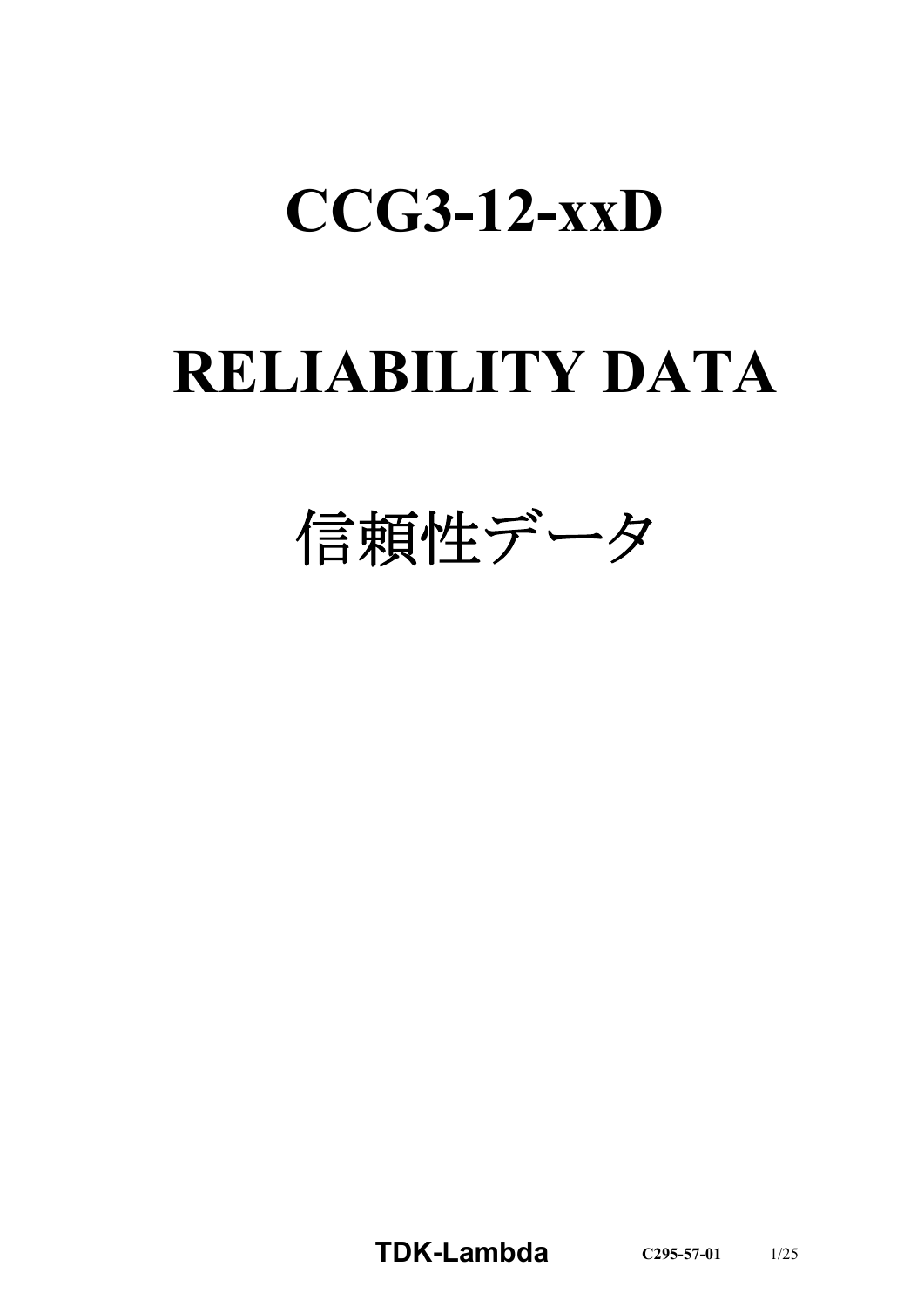#### *RWS 50B-600B Series* **CCG3-12-xxD**

#### **INDEX**

#### PAGE

| 1.  | MTBF計算値                                                                        | 3      |
|-----|--------------------------------------------------------------------------------|--------|
| 2.  | 部品ディレーティング                                                                     | 5      |
| 3.  | Main Components Temperature Rise AT List ················<br>主要部品温度上昇值         | $\tau$ |
| 4.  | アブノーマル試験 Abnormal Test ………………………………………………                                      | 8      |
| 5.  | 振動試験                                                                           | 10     |
| 6.  | 衝撃試験<br><b>Shock Test</b>                                                      | 12     |
| 7.  | ノイズシミュレート試験                                                                    | 14     |
| 8.  | はんだ耐熱性試験 Resistance to Soldering Heat Test ·······························     | 16     |
| 9.  | 熱衝擊試験 Thermal Shock Test …………………………………………………                                   | 20     |
| 10. | High Temperature and High Humidity Bias Test <b>··············</b><br>高温加湿通電試験 | 22     |
| 11. | 高温連続通電試験                                                                       | 24     |

#### 使用記号 Terminology Used

|       | +Vin …… + 入力端子                 | $+$ Input Terminal             |
|-------|--------------------------------|--------------------------------|
|       | -Vin ……… 入力端子                  | - Input Terminal               |
|       | RC •・・・・・・・ リモートON/OFFコントロール端子 | Remote ON/OFF Control Terminal |
|       | +Vout $\cdots \cdots$ + 出力端子   | $+$ Output Terminal            |
|       | -Vout ……. 出力端子                 | - Output Terminal              |
|       | COM …… 共通グラウンド端子               | Common GND Terminal            |
|       | FG …… フレームグラウンド                | Frame GND                      |
| $\pm$ | ・・・・・・ 接地                      | Earth                          |

※記載のデータは代表機種の測定結果ですが、全ての製品はほぼ同等の特性です。

当社標準測定条件における結果であり、参考値としてお考え願います。

The data is the measurement result of a representative model,

but all products show almost the same characteristics.

Test results are reference data based on our standard measurement condition.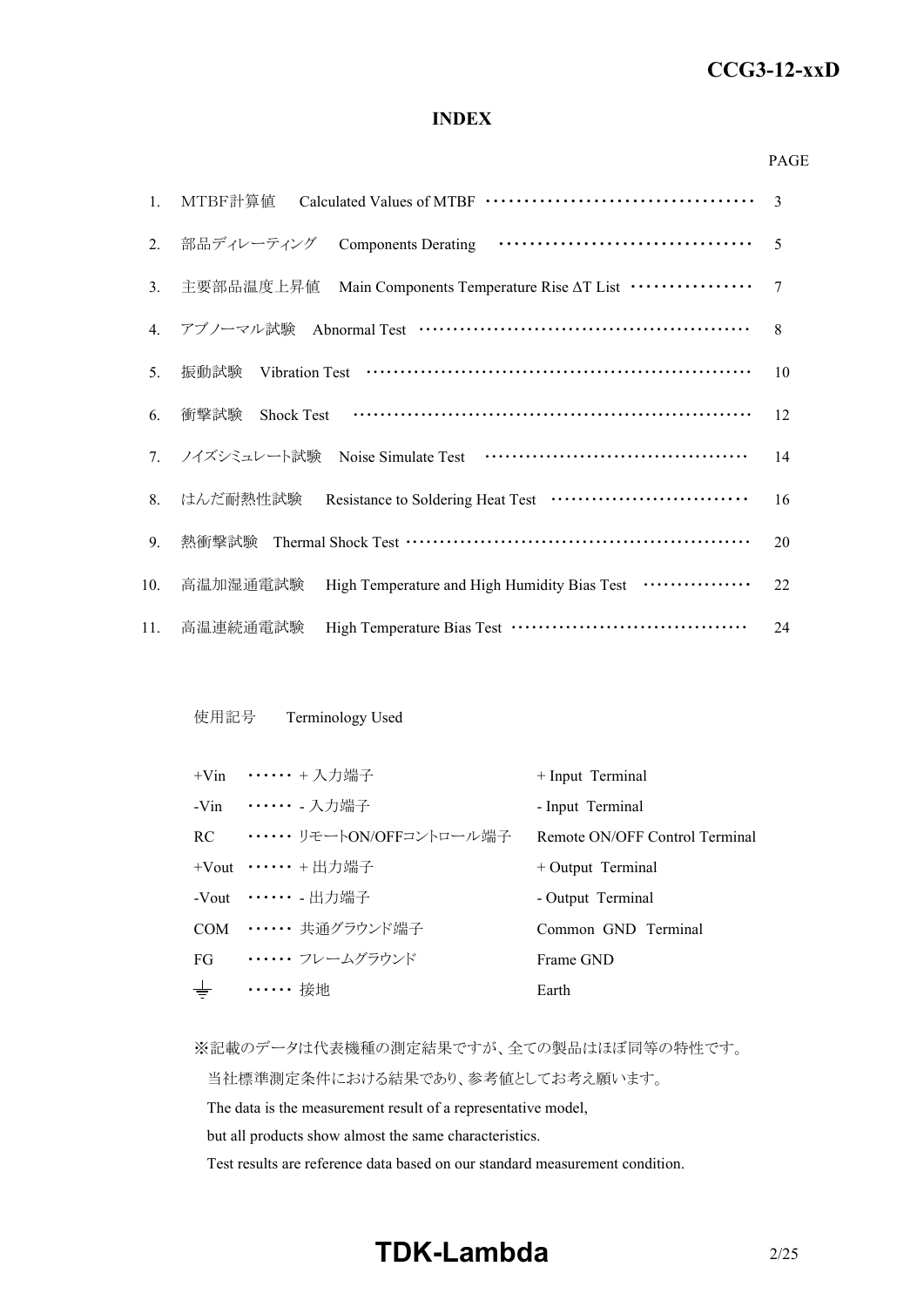## *RWS 50B-600B Series* **CCG3-12-xxD**

### **1. MTBF**計算値 **Calculated Values of MTBF**

#### **MODEL : CCG3-12-12D**

#### **(1)** 算出方法 **Calculating Method**

Telcordiaの部品ストレス解析法(\*1)で算出されています。 故障率λssは、それぞれの部品ごとに電気ストレスと動作温度によって決定されます。 Calculated based on parts stress reliability prediction of Telcordia(\*1). Individual failure rate λss is calculated by the electric stress and temperature rise of the each devices.

> \*1: Telcordia document "Reliability Prediction Procedure for Electronic Equipment" (Document number SR-332,Issue3)

$$
\langle \hat{\mathbf{g}} \mathbf{\pm} \mathbf{x} \rangle \qquad MTBF = \frac{1}{\lambda_{equip}} = \frac{1}{\pi_E \sum_{i=1}^{m} N_i \cdot \lambda_{ssi}} \times 10^9 \qquad \text{iff } (\text{hours})
$$
\n
$$
\lambda_{ssi} = \lambda_{Gi} \cdot \pi_{Qi} \cdot \pi_{Si} \cdot \pi_{Ti}
$$

<sup>l</sup>*equip* : 全機器故障率 (FITs) Total Equipment failure rate (FITs = Failures in 10<sup>9</sup> hours)

$$
λ_{Gi}
$$
 : i 番目の部品に対する基礎**被**`]e  
\nGeneric failure rate for the ith device`

- <sup>p</sup>*Qi* : i番目の部品に対する品質ファクタ Quality factor for the ith device
- <sup>p</sup>*Si* : i番目の部品に対するストレスファクタ Stress factor for the ith device
- <sup>p</sup>*Ti* : i番目の部品に対する温度ファクタ Temperature factor for the ith device
- *m* : 異なる部品の数 Number of different device types
- *Ni* : i番目の部品の個数 Quantity of ith device type
- <sup>p</sup>*<sup>E</sup>* : 機器の環境ファクタ Equipment environmental factor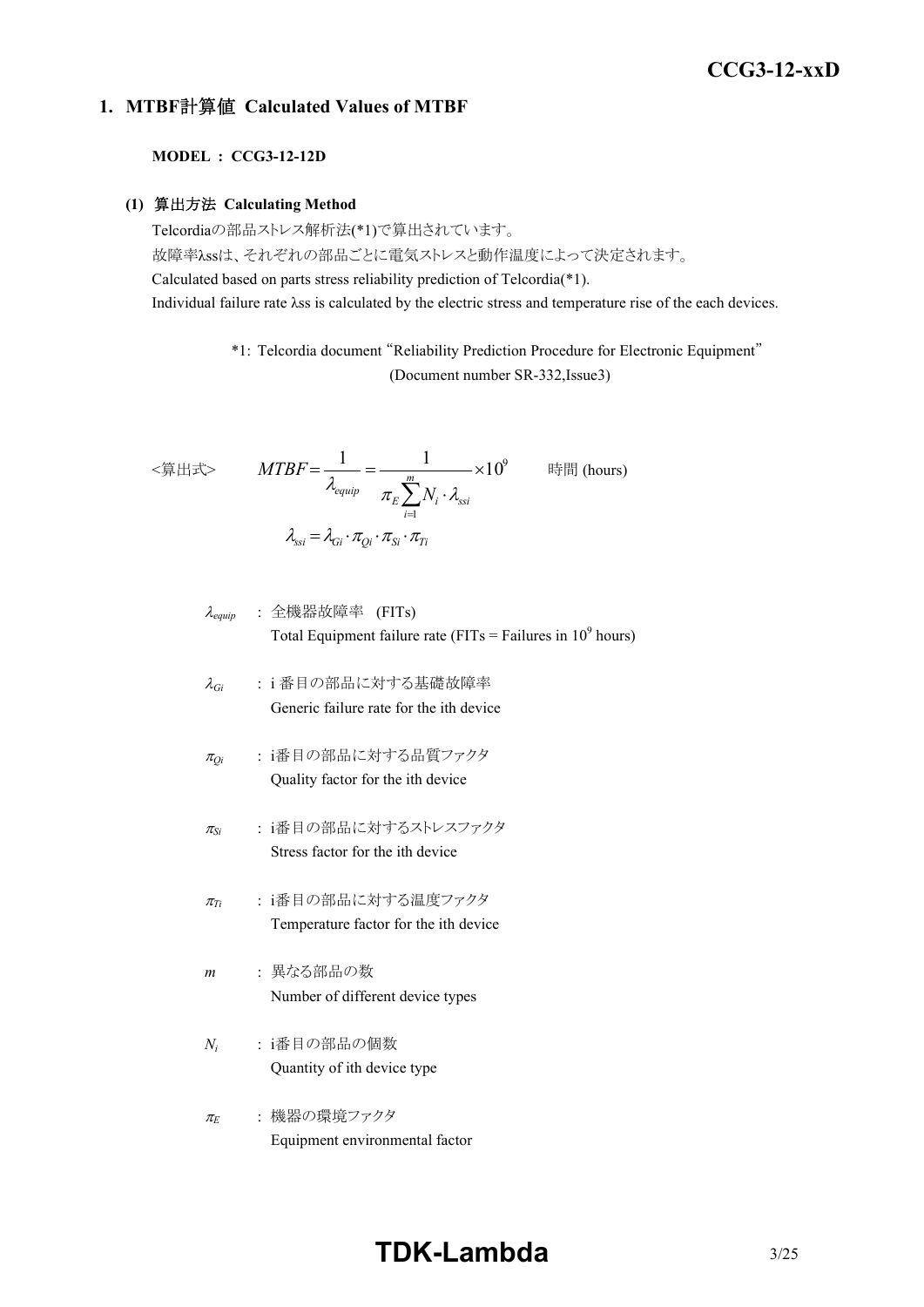#### **(2) MTBF**値 **MTBF Values**

条件 Conditions

| ・入力電圧 : 12VDC |  |                      | ・ 環境ファクタ   :  GF (Ground, Fixed) |
|---------------|--|----------------------|----------------------------------|
| Input Voltage |  | Environmental Factor |                                  |



#### **(2)-1 CCG3-12-12D**

| Ambient        | <b>MTBF</b>                    |                               |  |  |  |  |
|----------------|--------------------------------|-------------------------------|--|--|--|--|
| temperature    | Output Current : $0.065A(50%)$ | Output Current : 0.13A (100%) |  |  |  |  |
| $25^{\circ}$ C | 16,757,116 (hours)             | 14,379,541 (hours)            |  |  |  |  |
| $40^{\circ}$ C | 10,926,716 (hours)             | 9,208,187 (hours)             |  |  |  |  |
| $60^{\circ}$ C | 5,357,051 (hours)              | 4,358,881 (hours)             |  |  |  |  |
| $85^{\circ}$ C | 1,756,153 (hours)              | 1,397,323 (hours)             |  |  |  |  |
| $92.5$ °C      | 1,198,934 (hours)              |                               |  |  |  |  |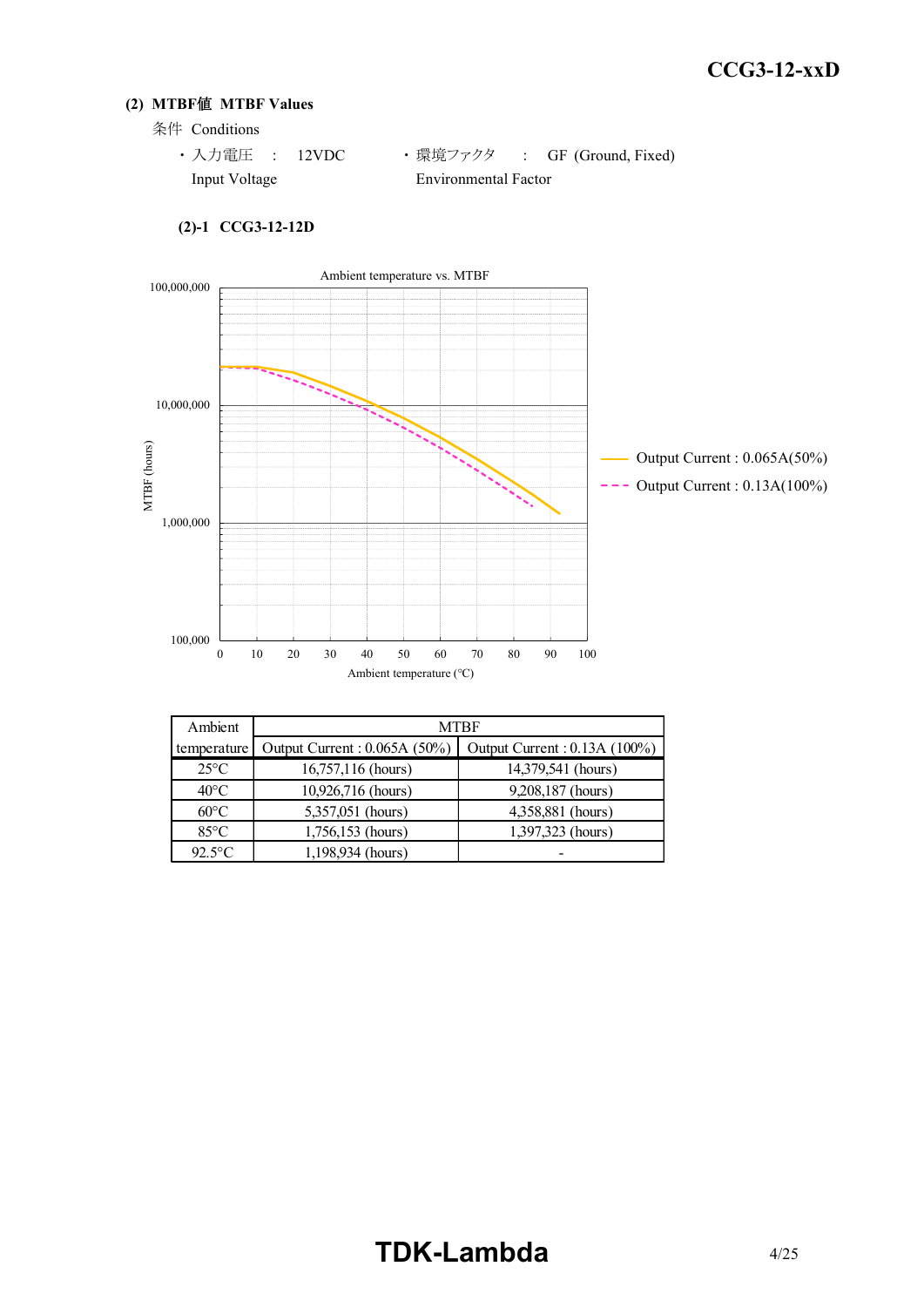## **2.** 部品ディレーティング **Components Derating**

#### **MODEL : CCG3-12-12D**

#### **(1)** 算出方法 **Calculating Method**

- (a) 測定方法 Measuring Method
	-
	-
	-
	- ・ 取り付け : 水平置き Mounting Horizontal
	- 入力電圧 : 12VDC • 出力電流 : CCG3-12-12D 0.13A (100%) Input Voltage **Output Current**
	- 周囲温度 : 85°C · 哈却法 : 自然空冷 Ambient Temperature Cooling Natural Convection
- (b) 半導体 Semiconductors

ケース温度、消費電力、熱抵抗より使用状態の接合点温度を求め最大定格、接合点温度との比較を 求めました。

Compared with maximum junction temperature and actual one which is calculated based on case temperature, power dissipation and thermal impedance.

- (c) IC、抵抗、コンデンサ等 IC, Resistors, Capacitors, etc. 周囲温度、使用状態、消費電力など、個々の値は設計基準内に入っています。 Ambient temperature, operating condition, power dissipation and so on are within derating criteria.
- (d) 熱抵抗算出方法 Calculating method of thermal impedance

|                                     | $\theta_{j-c} = \frac{T_j(\text{max}) - T_c}{P_j(\text{max})}$ $\theta_{j-a} = \frac{T_j(\text{max}) - T_a}{P_j(\text{max})}$<br>$\theta_{j-l} = \frac{T_j(\text{max}) - T_l}{P_j(\text{max})}$ |  |
|-------------------------------------|-------------------------------------------------------------------------------------------------------------------------------------------------------------------------------------------------|--|
| $T_c$                               | : ディレーティングの始まるケース温度 一般に25°C<br>Case Temperature at Start Point of Derating; 25°C in General                                                                                                     |  |
| $T_a$                               | : ディレーティングの始まる周囲温度 一般に25℃<br>Ambient Temperature at Start Point of Derating; 25°C in General                                                                                                    |  |
| $T_I$                               | : ディレーティングの始まるリード温度 一般に25℃<br>Lead Temperature at Start Point of Derating; 25°C in General                                                                                                      |  |
| $(P_{ch}(\text{max}))$              | $P_i$ (max) : 最大接合点(チャネル)損失<br>Maximum Junction (channel) Dissipation                                                                                                                           |  |
| $(T_{ch}(\text{max}))$              | $T_j$ (max) : 最大接合点(チャネル)温度<br>Maximum Junction (channel) Temperature                                                                                                                           |  |
| $\theta_{j-c}$<br>$(\theta_{ch-c})$ | : 接合点(チャネル)からケースまでの熱抵抗<br>Thermal Impedance between Junction (channel) and Case                                                                                                                 |  |
| $\theta_{i-a}$<br>$(\theta_{ch-a})$ | : 接合点から周囲までの熱抵抗<br>Thermal Impedance between Junction (channel) and Air                                                                                                                         |  |
| $\theta_{i-l}$<br>$(\theta_{ch-l})$ | : 接合点からリードまでの熱抵抗<br>Thermal Impedance between Junction (channel) and Lead                                                                                                                       |  |

## **TDK-Lambda** 5/25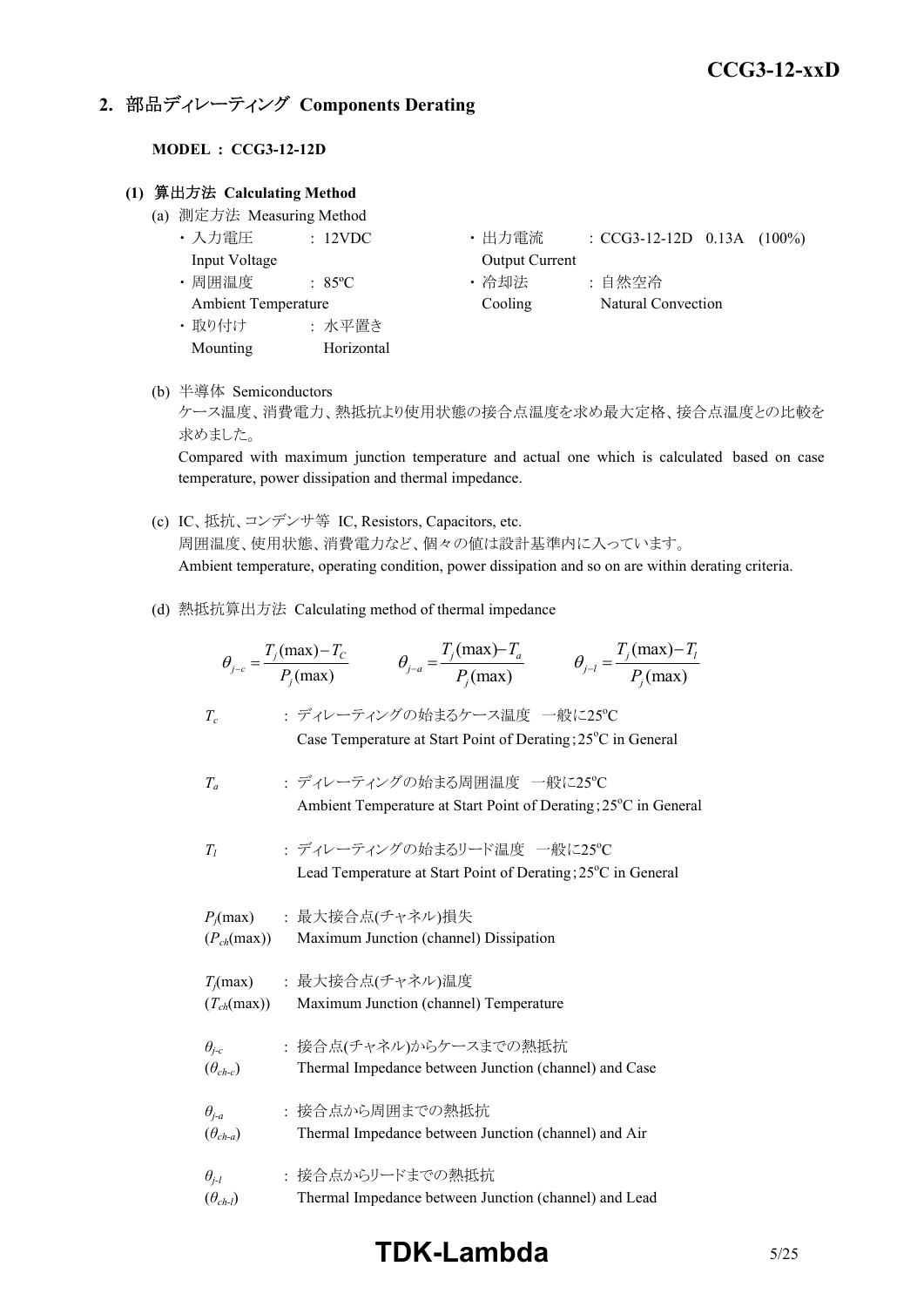| 部品番号             | 部品名                 | 最大定格                         | 使用状態                       | ディレーティング率       |
|------------------|---------------------|------------------------------|----------------------------|-----------------|
| Location No.     | Part Name           | Maximum Rating               | <b>Actual Rating</b>       | Derating Factor |
| Οl               | <b>CHIP MOS FET</b> | $Tj$ (max) : $150^{\circ}$ C | $Ti: 110.8$ <sup>o</sup> C | 73.9%           |
| D <sub>101</sub> | <b>CHIP SBD</b>     | $Ti$ (max) : $150^{\circ}$ C | $Ti: 108.3$ <sup>o</sup> C | 72.2%           |
| D <sub>102</sub> | <b>CHIP SBD</b>     | $Ti$ (max) : $150^{\circ}$ C | $Ti: 108.3$ <sup>o</sup> C | 72.2%           |
| Al               | <b>CHIP IC</b>      | $Tj$ (max) : $150^{\circ}$ C | $Ti: 104.1$ <sup>o</sup> C | 69.4%           |
| A101             | <b>CHIP IC</b>      | $Tj$ (max) : 150 °C          | $Ti: 105.0^{\circ}C$       | 70.0%           |
| PC <sub>1</sub>  | <b>CHIP COUPLER</b> | $Tj$ (max) : 125 °C          | $Ti: 104.3^{\circ}C$       | 83.4%           |

## **(2)** 部品ディレーティング表 **Components Derating List**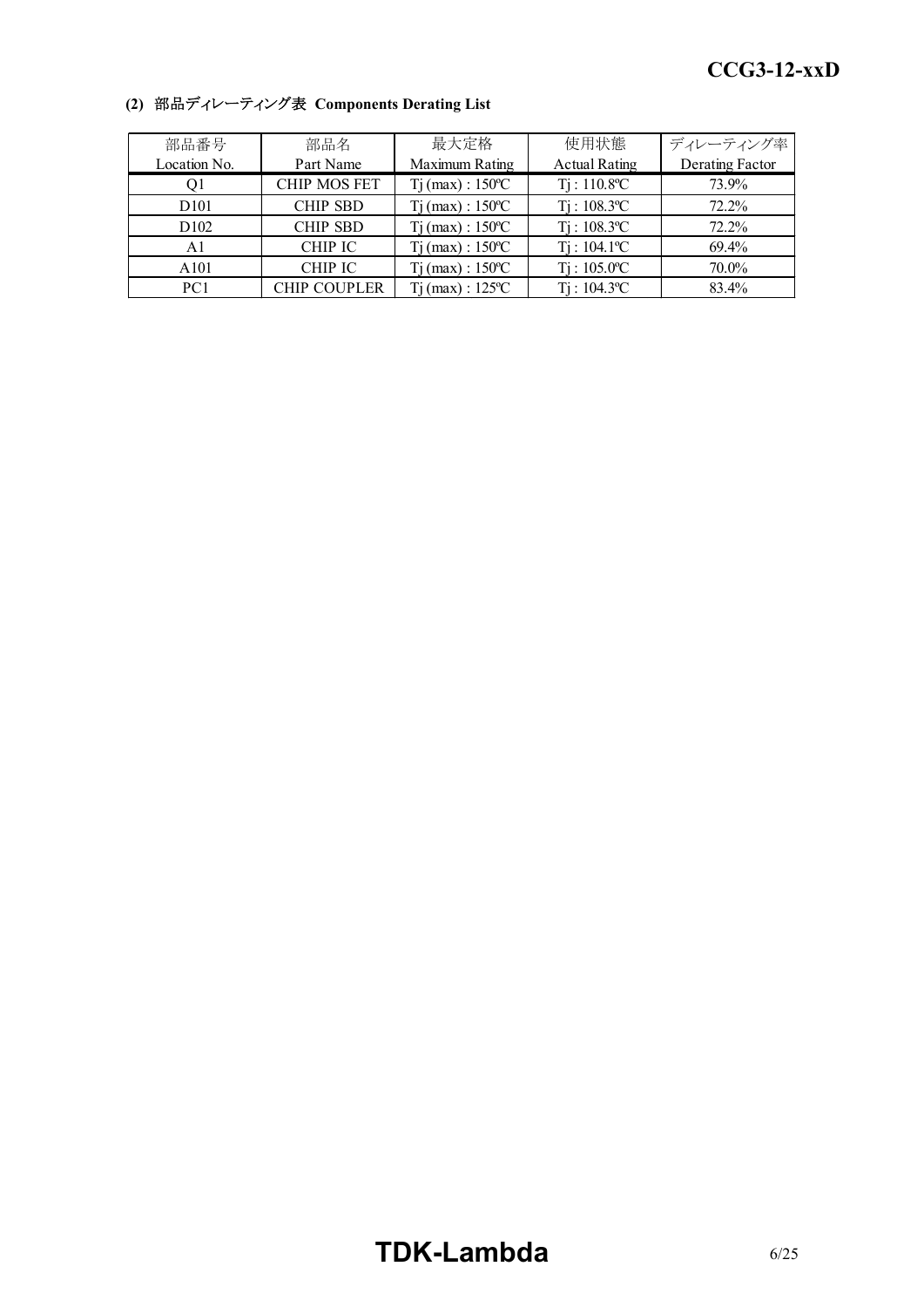#### *INSTRUCTION MANUAL* **3.** 主要部品温度上昇値 **Main Components Temperature Rise ΔT List**

**MODEL : CCG3-12-12D**





#### **(2)** 測定結果 **Measuring Results**

| 部品番号              | 部品名                 | 温度上昇值 ∆T              |
|-------------------|---------------------|-----------------------|
| Location No.      | Part Name           | Temperature Rise      |
| O1                | <b>CHIP MOS FET</b> | $23.3^{\circ}$ C      |
| D <sub>10</sub> 1 | <b>CHIP SBD</b>     | $19.7$ <sup>o</sup> C |
| D <sub>102</sub>  | <b>CHIP SBD</b>     | $16.8$ °C             |
| A <sub>1</sub>    | <b>CHIP IC</b>      | 18.7°C                |
| A101              | <b>CHIP IC</b>      | $16.2$ <sup>o</sup> C |
| PC1               | <b>CHIP COUPLER</b> | $16.8$ °C             |
| L1                | <b>CHOKE COIL</b>   | $15.1$ <sup>o</sup> C |
| Τ1                | TRANS, PULSE        | $22.0^{\circ}$ C      |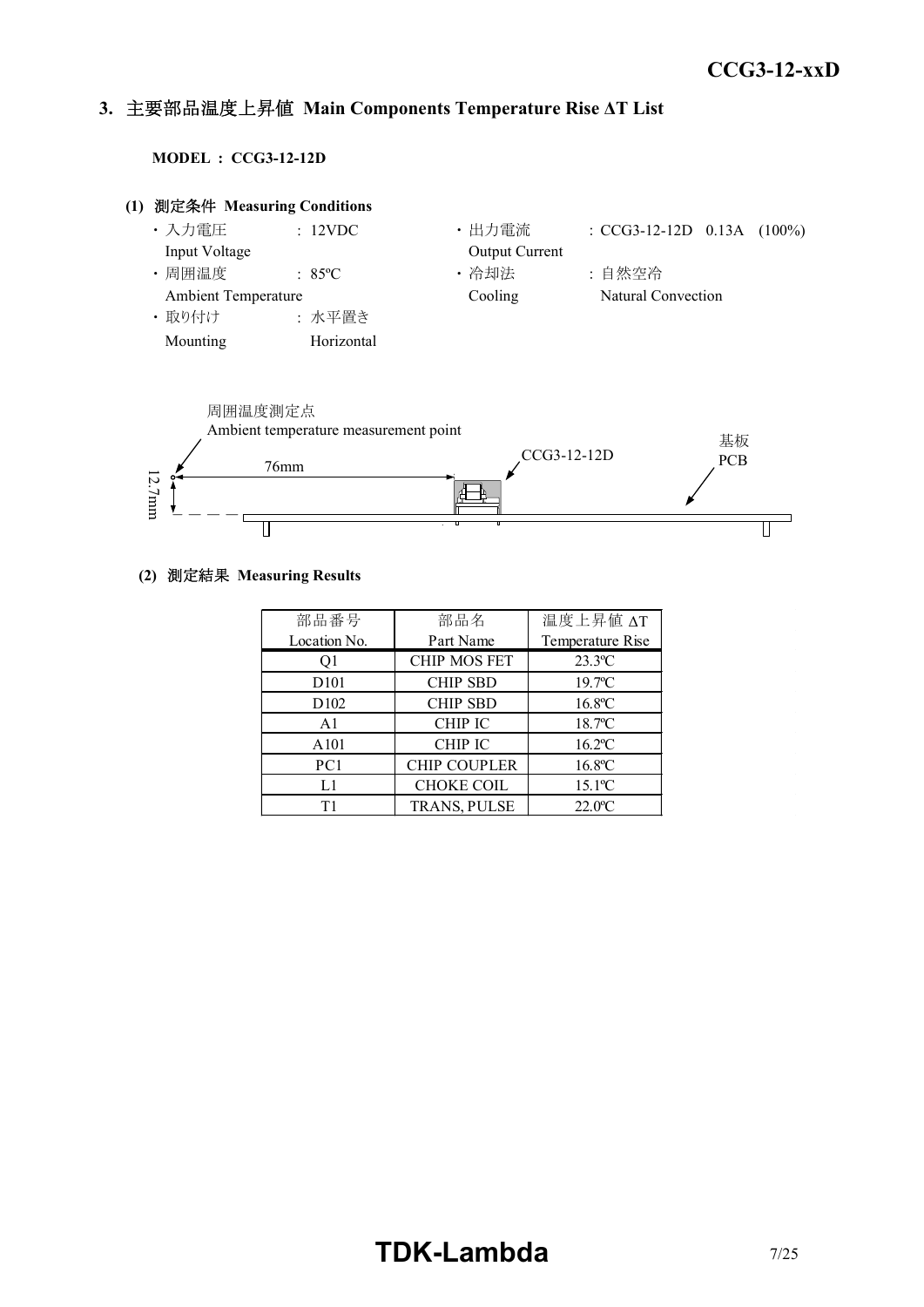## **4.** アブノーマル試験 **Abnormal Test**

#### **MODEL : CCG3-12-12D**

#### **(1)** 試験条件 **Test Conditions**

**・入力電圧 | 18VDC**  Input Voltage ・ 出力電流 : CCG3-12-12D 0.13A (100%) Output Current ・ 周囲温度 : 25ºC

Ambient Temperature

#### **(2)** 試験回路 **Test Circuit**



 $\cdot$  E $\pm$  - $\vec{X}$  (F1) : 3.15A (DC86V11CT 3.15A, SOC) Fuse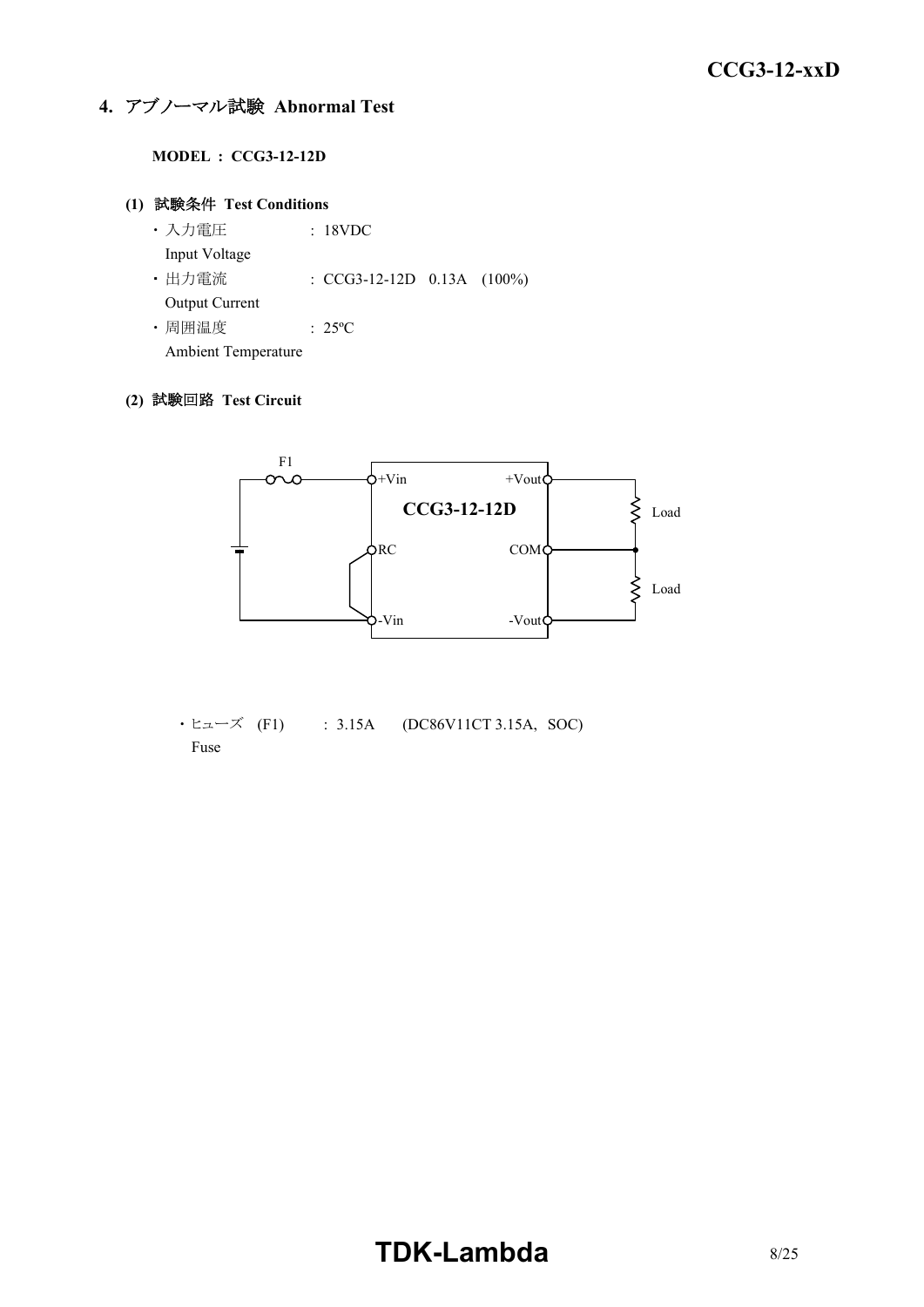#### *RWS 50B-600B Series* **CCG3-12-xxD**

## **(3)** 試験結果 **Test Results**

(Da:Damaged)

|                |                   | Test position                      |                                                          | Test<br>mode                                                           |                       |             |             |             |         |             |                                                                                              |                                                  |                                             |                         | Test result           |                         |                                                                                                                            |  |  |  |  |
|----------------|-------------------|------------------------------------|----------------------------------------------------------|------------------------------------------------------------------------|-----------------------|-------------|-------------|-------------|---------|-------------|----------------------------------------------------------------------------------------------|--------------------------------------------------|---------------------------------------------|-------------------------|-----------------------|-------------------------|----------------------------------------------------------------------------------------------------------------------------|--|--|--|--|
|                |                   |                                    |                                                          |                                                                        | a                     | $\mathbf b$ | $\mathbf c$ | $\mathbf d$ | $\rm e$ | $\mathbf f$ | $\mathbf{g}$                                                                                 | $\mathbf h$                                      | I                                           |                         | ${\bf k}$             | 1                       |                                                                                                                            |  |  |  |  |
| No.            | 部品No.             | 試験端子                               | $\ddot{\checkmark}$<br>$\Xi$<br>$\Big\}$<br>$\mathsf{F}$ | 才<br>$\overline{\phantom{a}}$<br>$\mathcal{I}^{\circ}$<br>$\checkmark$ | 発<br>火                | 発煙          | 破<br>裂      | 異<br>臭      | 赤<br>熱  | 破<br>損      | $\overline{\mathsf{L}}$<br>$\mathfrak{p}$<br>$\begin{array}{c} \hline \end{array}$<br>ズ<br>断 | $\circ$<br>$\boldsymbol{\nabla}$<br>$\mathbf{P}$ | $\rm{O}$<br>$\mathcal{C}$<br>$\overline{P}$ | 出<br>力<br>断             | 変化な<br>$\overline{L}$ | そ<br>$\mathcal{O}$<br>他 | 記事                                                                                                                         |  |  |  |  |
|                | Location<br>No.   | Test<br>point                      | Short                                                    | Open                                                                   | $\operatorname{Fire}$ | Smoke       | Burst       | Smell       | Red hot | Damaged     | Fuse blown                                                                                   |                                                  |                                             | output<br>$\frac{1}{2}$ | No change             | Others                  | Note                                                                                                                       |  |  |  |  |
|                |                   | $D-S$                              | ●                                                        |                                                                        |                       |             |             |             |         |             | $\bullet$                                                                                    |                                                  |                                             | C                       |                       |                         | Da:SH1                                                                                                                     |  |  |  |  |
|                |                   | $D-G$                              | $\bullet$                                                |                                                                        |                       |             |             |             |         |             | $\bullet$                                                                                    |                                                  |                                             | $\bullet$               |                       |                         | Da:SH1                                                                                                                     |  |  |  |  |
| $\mathbf{1}$   | Q1                | $G-S$                              | $\bullet$                                                |                                                                        |                       |             |             |             |         |             |                                                                                              |                                                  |                                             | C                       |                       |                         |                                                                                                                            |  |  |  |  |
|                |                   | D                                  |                                                          |                                                                        |                       |             |             |             |         |             |                                                                                              |                                                  |                                             | C                       |                       |                         |                                                                                                                            |  |  |  |  |
|                |                   | $\rm S$                            |                                                          |                                                                        |                       |             |             |             |         |             |                                                                                              |                                                  |                                             |                         |                       |                         |                                                                                                                            |  |  |  |  |
|                |                   | $\overline{G}$                     |                                                          | $\bullet$                                                              |                       |             |             |             |         |             |                                                                                              |                                                  |                                             | e                       |                       |                         |                                                                                                                            |  |  |  |  |
| $\overline{2}$ | D <sub>10</sub> 1 | $\mathbf{A}\text{-}\mathbf{K}$     |                                                          |                                                                        |                       |             |             |             |         |             |                                                                                              |                                                  | e                                           |                         |                       |                         |                                                                                                                            |  |  |  |  |
|                |                   | $\mathbf{A} / \mathbf{K}$<br>$A-K$ | $\bullet$                                                | ●                                                                      |                       |             |             |             |         |             |                                                                                              |                                                  | $\bullet$                                   |                         |                       | $\bullet$               | $\text{Vo}(+)12\text{V}\rightarrow 0\text{V}, \text{Vo}(-)12\text{V}\rightarrow 24\text{V}$                                |  |  |  |  |
| 3              | D <sub>102</sub>  | $\mathbf{A} / \mathbf{K}$          |                                                          |                                                                        |                       |             |             |             |         |             |                                                                                              |                                                  |                                             |                         |                       | $\bullet$               | $\operatorname{Vo}(+)12\mathrm{V}\rightarrow 24\mathrm{V}, \operatorname{Vo}(\cdot)12\mathrm{V}\rightarrow 0\mathrm{V}$    |  |  |  |  |
|                |                   | $1-2$                              | $\bullet$                                                |                                                                        |                       |             |             |             |         |             |                                                                                              |                                                  | ●                                           |                         |                       | 0                       | 出力電圧増加 Output voltage increase                                                                                             |  |  |  |  |
|                |                   | $3 - 4$                            | $\bullet$                                                |                                                                        |                       |             |             |             |         |             |                                                                                              |                                                  |                                             | $\bullet$               |                       |                         |                                                                                                                            |  |  |  |  |
|                |                   | $\mathbf{1}$                       |                                                          |                                                                        |                       |             |             |             |         |             |                                                                                              |                                                  |                                             |                         |                       | ●                       | 出力電圧増加 Output voltage increase                                                                                             |  |  |  |  |
| $\overline{4}$ | PC1               | $\overline{2}$                     |                                                          | ●                                                                      |                       |             |             |             |         |             |                                                                                              |                                                  |                                             |                         |                       | 0                       | 出力電圧増加 Output voltage increase                                                                                             |  |  |  |  |
|                |                   | $\overline{3}$                     |                                                          | ●                                                                      |                       |             |             |             |         |             |                                                                                              |                                                  |                                             |                         |                       | $\bullet$               | 出力電圧増加 Output voltage increase                                                                                             |  |  |  |  |
|                |                   | $\overline{4}$                     |                                                          | $\bullet$                                                              |                       |             |             |             |         |             |                                                                                              |                                                  | $\bullet$                                   |                         |                       | $\bullet$               | 出力電圧増加 Output voltage increase                                                                                             |  |  |  |  |
| 5              | L1                |                                    | ●                                                        |                                                                        |                       |             |             |             |         |             |                                                                                              |                                                  |                                             |                         | $\bullet$             |                         |                                                                                                                            |  |  |  |  |
|                |                   |                                    |                                                          | $\bullet$                                                              |                       |             |             |             |         |             |                                                                                              |                                                  |                                             | c                       |                       |                         |                                                                                                                            |  |  |  |  |
|                |                   | $1 - 2$                            | $\bullet$                                                |                                                                        |                       |             |             |             |         |             | ●                                                                                            |                                                  |                                             | e                       |                       |                         |                                                                                                                            |  |  |  |  |
|                |                   | $2 - 3$                            | ●                                                        |                                                                        |                       |             |             |             |         |             |                                                                                              |                                                  | e                                           |                         |                       |                         |                                                                                                                            |  |  |  |  |
|                |                   | $3 - 4$                            | 0                                                        |                                                                        |                       |             |             |             |         |             |                                                                                              |                                                  |                                             | C                       |                       |                         |                                                                                                                            |  |  |  |  |
|                |                   | $5 - 6$                            | $\bullet$                                                |                                                                        |                       |             |             |             |         |             |                                                                                              |                                                  | 0<br>e                                      |                         |                       |                         |                                                                                                                            |  |  |  |  |
|                |                   | $6 - 7$<br>$7 - 8$                 | $\bullet$<br>$\bullet$                                   |                                                                        |                       |             |             |             |         |             |                                                                                              |                                                  |                                             |                         |                       |                         |                                                                                                                            |  |  |  |  |
|                |                   | $\mathbf{1}$                       |                                                          |                                                                        |                       |             |             |             |         |             |                                                                                              |                                                  |                                             |                         | $\bullet$             |                         |                                                                                                                            |  |  |  |  |
| 6              | T <sub>1</sub>    | $\overline{2}$                     |                                                          | $\bullet$                                                              |                       |             |             |             |         |             |                                                                                              |                                                  |                                             | 0                       |                       |                         |                                                                                                                            |  |  |  |  |
|                |                   | $\mathfrak{Z}$                     |                                                          | ●                                                                      |                       |             |             |             |         |             |                                                                                              |                                                  |                                             | C                       |                       |                         |                                                                                                                            |  |  |  |  |
|                |                   | $\overline{4}$                     |                                                          | ●                                                                      |                       |             |             |             |         |             |                                                                                              |                                                  |                                             |                         | ●                     |                         |                                                                                                                            |  |  |  |  |
|                |                   | 5                                  |                                                          | ●                                                                      |                       |             |             |             |         |             |                                                                                              |                                                  |                                             |                         |                       | $\bullet$               | $\operatorname{Vo}(+)12\mathrm{V}\rightarrow 24\mathrm{V}, \operatorname{Vo}(\text{-})12\mathrm{V}\rightarrow 0\mathrm{V}$ |  |  |  |  |
|                |                   | 6                                  |                                                          | $\bullet$                                                              |                       |             |             |             |         |             |                                                                                              |                                                  |                                             |                         |                       | $\bullet$               | $\text{Vo}(+)12\text{V}\rightarrow 0\text{V}, \text{Vo}(-)12\text{V}\rightarrow 24\text{V}$                                |  |  |  |  |
|                |                   | $\overline{7}$                     |                                                          |                                                                        |                       |             |             |             |         |             |                                                                                              |                                                  |                                             |                         |                       | C                       | $\overline{v_{0}(+)}$ 12V $\Rightarrow$ 24V, Vo(-)12V $\Rightarrow$ 0V                                                     |  |  |  |  |
|                |                   | $\,8\,$                            |                                                          | ●                                                                      |                       |             |             |             |         |             |                                                                                              |                                                  |                                             |                         |                       | $\bullet$               | $\operatorname{Vo}(+)12\mathrm{V}\rightarrow 0\mathrm{V}, \operatorname{Vo}(\cdot)12\mathrm{V}\rightarrow 24\mathrm{V}$    |  |  |  |  |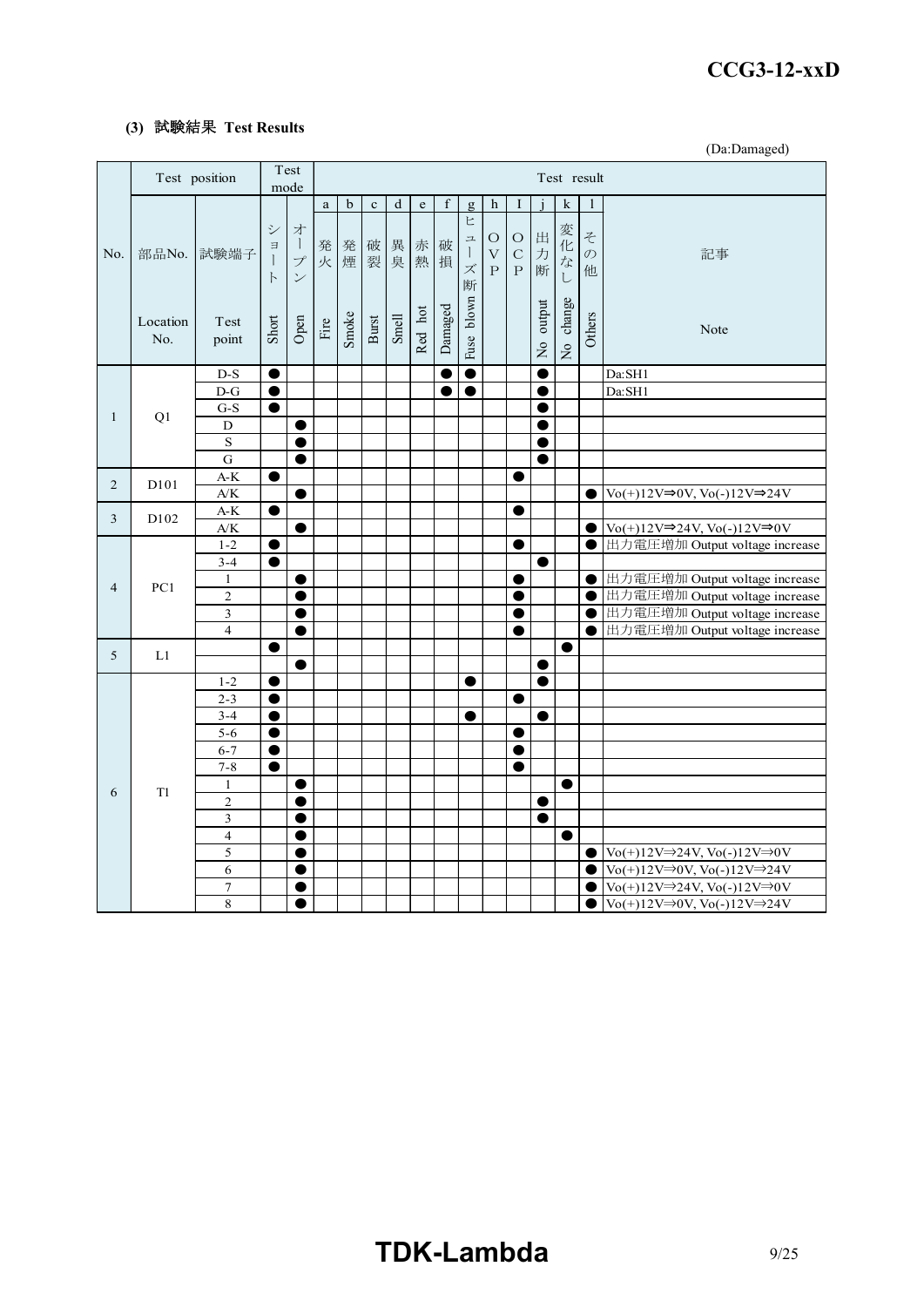#### **5.** 振動試験 **Vibration Test**

**MODEL : CCG3-12-12D**

#### **(1)** 振動試験種類 **Vibration Test Class**

・ 掃引振動数耐久試験 Frequency Variable Endurance Test

#### **(2)** 使用装置 **Equipment Used**

・ 振動試験機 : EM2201 (IMV) Vibrator

#### **(3)** 供試品台数 **The Number of D.U.T. (Device Under Test)**

- CCG3-12-12DF :  $1 \oplus (1$ unit)
- $CCG3-12-12DR$  :  $1 \triangleq (1$ unit)
	- モデル名末尾のアルファベットは端子形状を表します。(F:DIPタイプ、R:SMDタイプ)

The alphabet at the end of the model name shows the terminal shape. (F:DIP type, R:SMD type)

#### **(4)** 試験条件 **Test Conditions**

| ・周波数範囲           | : $10 - 55$ Hz        | ・振動方向                      | : X, Y, Z         |          |
|------------------|-----------------------|----------------------------|-------------------|----------|
| Sweep Frequency  |                       | <b>Vibration Direction</b> |                   |          |
| · 掃引時間           | : 1.0分間               | ・振幅                        | : 1.65mm $(-\pm)$ |          |
| Sweep Time       | 1.0 <sub>min</sub>    | Amplitude                  |                   | (const.) |
| · 試験時間           | : 各方向共 1時間            |                            |                   |          |
| <b>Test Time</b> | 1 hour each direction |                            |                   |          |

#### **(5)** 試験方法 **Test Method**

供試品を基板に取付け、それを取付台に固定する。

Fix the D.U.T. on the circuit board and fit it on the Fitting-Stage.

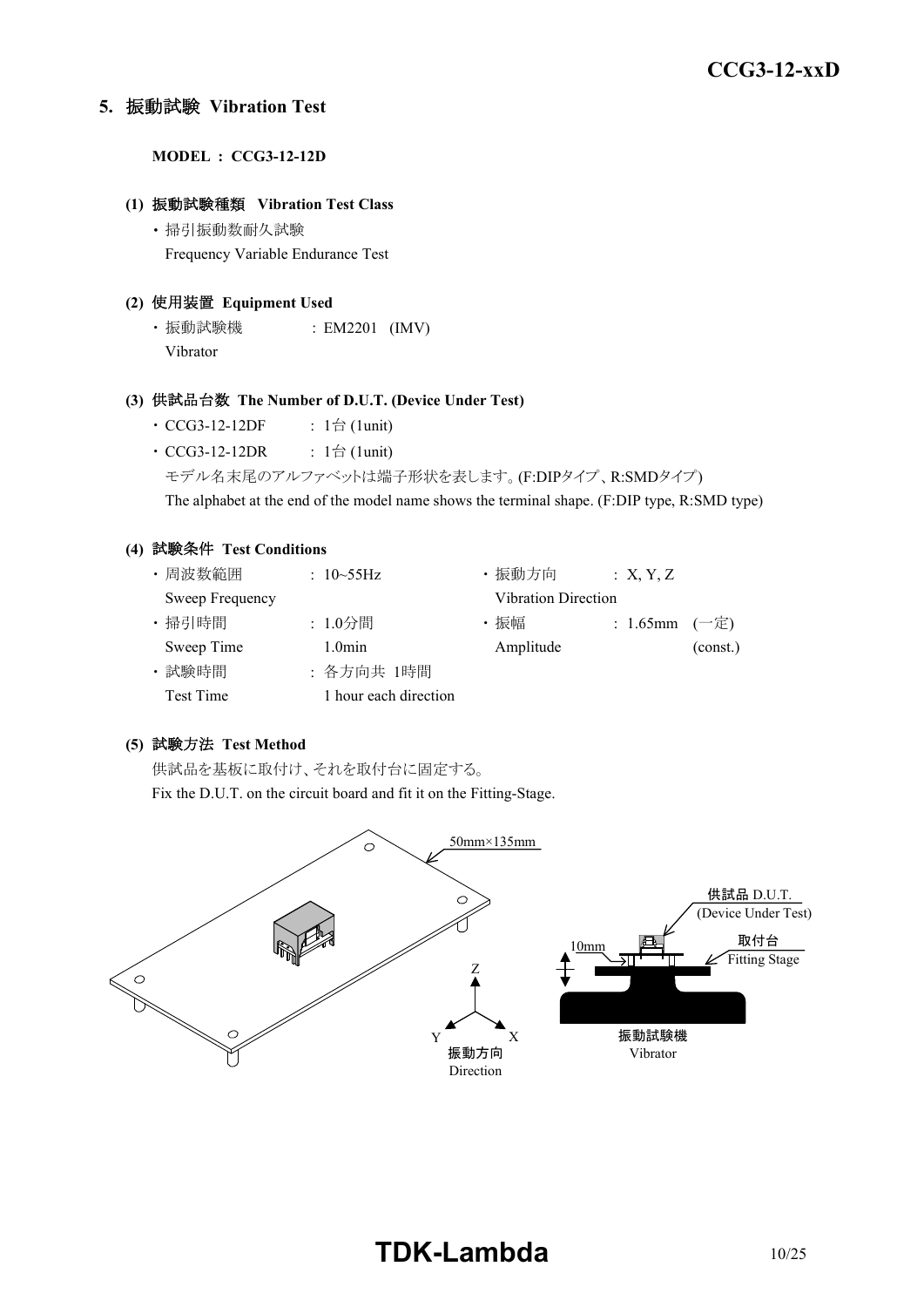#### **(6)** 試験結果 **Test Results**

合格 **OK**

- ・ 試験条件 Test Conditions
	- Input Voltage **Output Current**
	- ・ 周囲温度 : 25ºC Ambient Temperature
	- 入力電圧 : 12VDC · 出力電流 : CCG3-12-12D 0.13A (100%)
	- ※出力電圧測定箇所 : (+Vout) (-Vout) Measurement point of output voltage

#### (6)-1 CCG3-12-12DF

| 測定確認項目<br>Check Item                           |               | 試験前<br><b>Before Test</b> | 試験後<br>After Test |
|------------------------------------------------|---------------|---------------------------|-------------------|
| 出力電圧<br>Output Voltage                         | V             | 24.043                    | 24.045            |
| 効率<br>Efficiency                               | $\frac{0}{0}$ | 85.12                     | 85.06             |
| 出力リップルノイズ電圧<br>Output Ripple and Noise Voltage | mVp-p         | 93.7                      | 93.0              |
| 入力変動<br>Line Regulation                        | mV            | 0.3                       | 0.3               |
| 負荷変動<br>Load Regulation                        | mV            | 0.5                       | 0.4               |
| 耐雷圧<br>Withstand Voltage                       |               | 異常無し<br>OK.               | 異常無し<br><b>OK</b> |
| 外観<br>Appearance                               |               | 異常無し<br>OK                | 異常無し<br>ОK        |

#### (6)-2 CCG3-12-12DR

| 測定確認項目<br>Check Item                           |               | 試験前<br><b>Before Test</b> | 試験後<br>After Test |
|------------------------------------------------|---------------|---------------------------|-------------------|
| 出力電圧<br>Output Voltage                         | V             | 23.934                    | 23.909            |
| 効率<br>Efficiency                               | $\frac{0}{0}$ | 84.71                     | 84.69             |
| 出力リップルノイズ電圧<br>Output Ripple and Noise Voltage | $mVp-p$       | 96.0                      | 100.1             |
| 入力変動<br>Line Regulation                        | mV            | 1.5                       | 1.4               |
| 負荷変動<br>Load Regulation                        | mV            | 1.1                       | 1.3               |
| 耐電圧<br>Withstand Voltage                       |               | 異常無し<br>OK                | 異常無し<br>OK.       |
| 外観<br>Appearance                               |               | 異常無し<br>OK                | 異常無し<br>OK.       |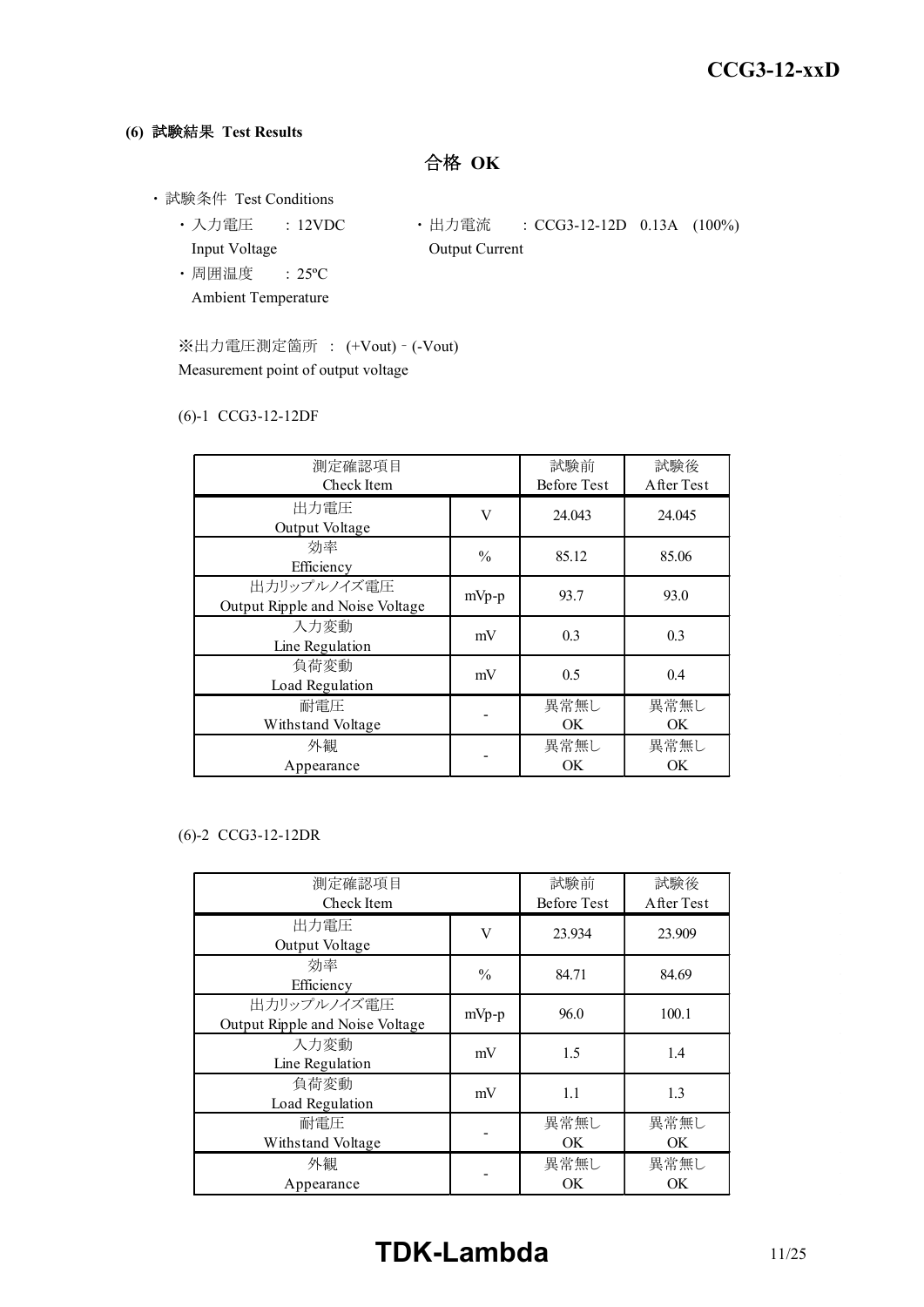#### **6.** 衝撃試験 **Shock Test**

**MODEL : CCG3-12-12D**

#### **(1)** 使用装置 **Equipment Used**

・ 振動試験機 : EM2201 (IMV) Vibrator

#### **(2)** 供試品台数 **The Number of D.U.T. (Device Under Test)**

- CCG3-12-12DF :  $1 \oplus (1$ unit)
- CCG3-12-12DR :  $1 \oplus (1$ unit)

モデル名末尾のアルファベットは端子形状を表します。(F:DIPタイプ、R:SMDタイプ) The alphabet at the end of the model name shows the terminal shape. (F:DIP type, R:SMD type)

#### **(3)** 試験条件 **Test Conditions**

| ・パルス波形           | :正弦半波                                | ·加速度         | : 490.3 m/s <sup>2</sup>         |
|------------------|--------------------------------------|--------------|----------------------------------|
| Pulse Waveform   | Half Sine Waveform                   | Acceleration |                                  |
| ・衝撃方向            | : X, Y, Z                            | ・試験時間        | : $1 \text{lms} \pm 5 \text{ms}$ |
| <b>Direction</b> |                                      | Test Time    |                                  |
| ・衝撃回数            | : +、-方向に各3回                          |              |                                  |
| Number of Times  | 3 times each for $+$ , $-$ direction |              |                                  |

#### **(4)** 試験方法 **Test Method**

供試品を基板に取り付け、それを取り付け台に固定する。 Fix the D.U.T. on the circuit board and fit it on the Fitting Stage.

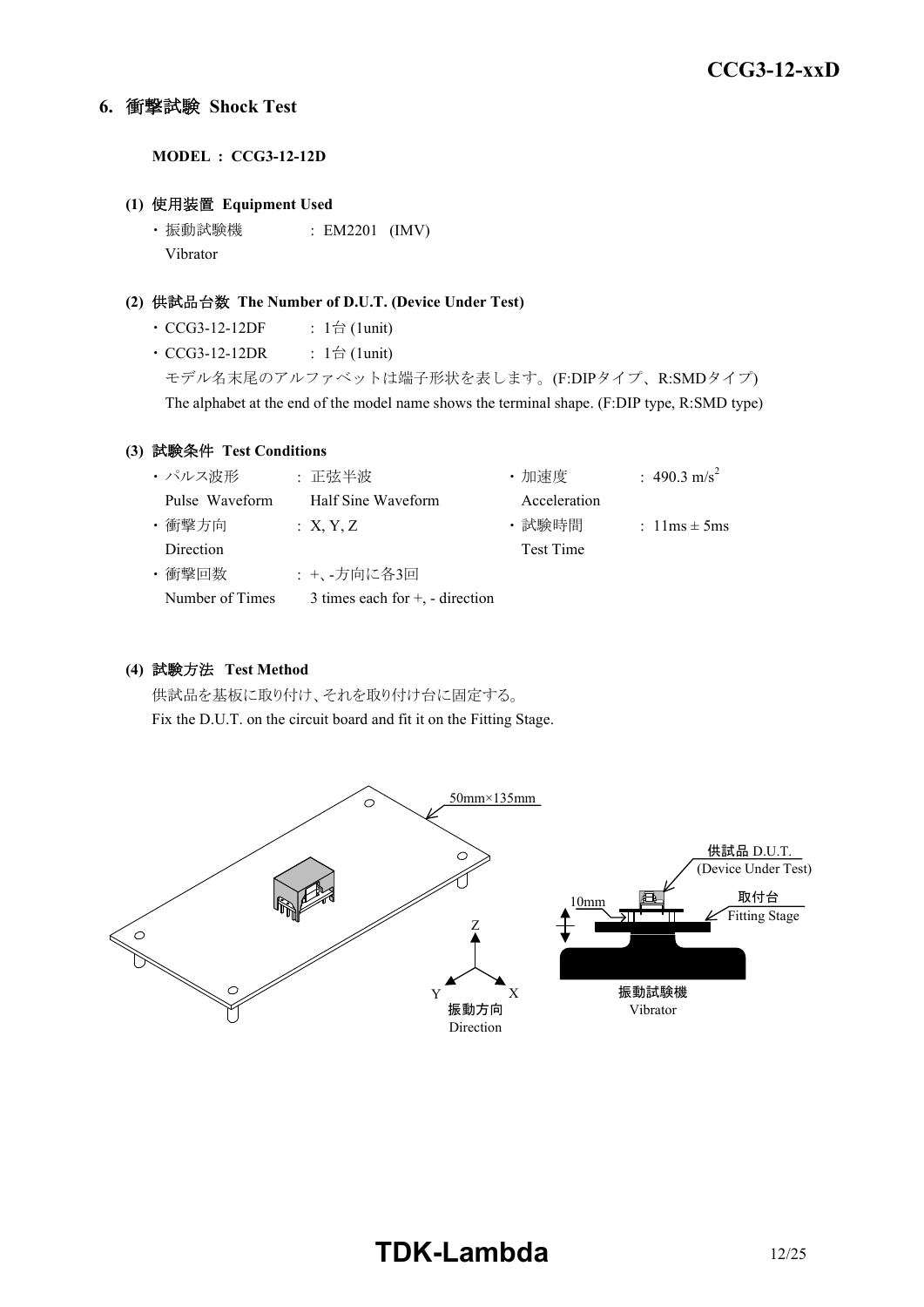#### **(5)** 試験結果 **Test Results**

合格 **OK**

- ・ 試験条件 Test Conditions
	- Input Voltage **Output Current**
	- ・ 周囲温度 : 25ºC Ambient Temperature
	- 入力電圧 : 12VDC · 出力電流 : CCG3-12-12D 0.13A (100%)
	- ※出力電圧測定箇所 : (+Vout) (-Vout) Measurement point of output voltage

#### (5)-1 CCG3-12-12DF

| 測定確認項目                          |               | 試験前                | 試験後        |  |
|---------------------------------|---------------|--------------------|------------|--|
| Check Item                      |               | <b>Before Test</b> | After Test |  |
| 出力電圧                            | V             | 24.043             | 24.045     |  |
| Output Voltage                  |               |                    |            |  |
| 効率                              | $\frac{0}{0}$ | 85.12              | 85.06      |  |
| Efficiency                      |               |                    |            |  |
| 出力リップルノイズ電圧                     | mVp-p         | 93.7               | 93.0       |  |
| Output Ripple and Noise Voltage |               |                    |            |  |
| 入力変動                            | mV            | 0.3                | 0.3        |  |
| Line Regulation                 |               |                    |            |  |
| 負荷変動                            | mV            | 0.5                | 0.4        |  |
| Load Regulation                 |               |                    |            |  |
| 耐電圧                             |               | 異常無し               | 異常無し       |  |
| Withstand Voltage               |               | OK.                | OK.        |  |
| 外観                              |               | 異常無し               | 異常無し       |  |
| Appearance                      |               | OK                 | OK         |  |

#### (5)-2 CCG3-12-12DR

| 測定確認項目<br>Check Item                           |               | 試験前<br><b>Before Test</b> | 試験後<br>After Test |
|------------------------------------------------|---------------|---------------------------|-------------------|
| 出力電圧<br>Output Voltage                         | V             | 23.934                    | 23.909            |
| 効率<br>Efficiency                               | $\frac{0}{0}$ | 84.71                     | 84.69             |
| 出力リップルノイズ電圧<br>Output Ripple and Noise Voltage | $mVp-p$       | 96.0                      | 100.1             |
| 入力変動<br>Line Regulation                        | mV            | 1.5                       | 1.4               |
| 負荷変動<br>Load Regulation                        | mV            | 1.1                       | 1.3               |
| 耐雷圧<br>Withstand Voltage                       |               | 異常無し<br>OK                | 異常無し<br>OK.       |
| 外観<br>Appearance                               |               | 異常無し<br>OK                | 異常無し<br><b>OK</b> |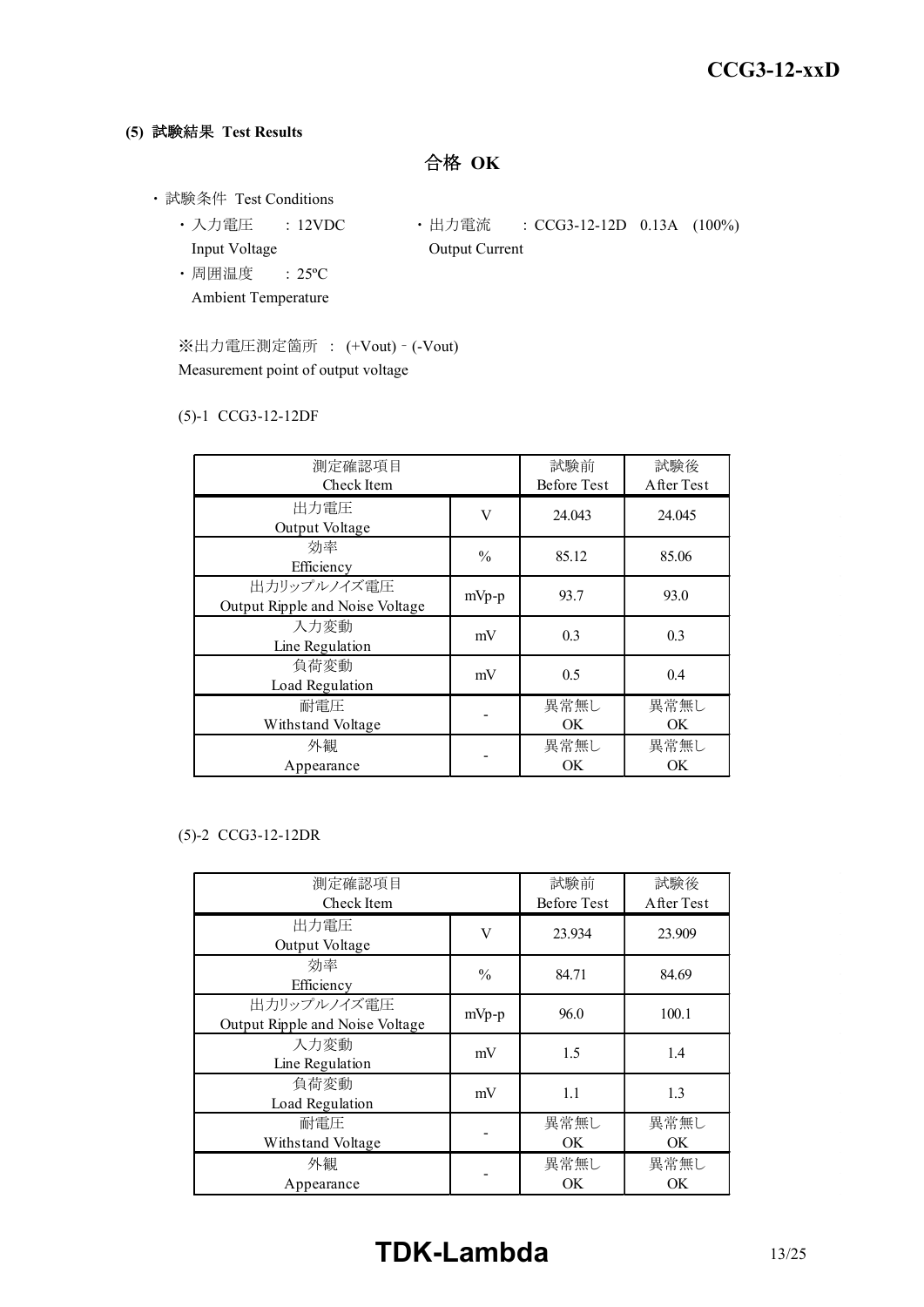### **7.** ノイズシミュレート試験 **Noise Simulate Test**

**MODEL : CCG3-12-15D**

| (1) 使用装置 Equipment Used                             |                              |          |                     |        |
|-----------------------------------------------------|------------------------------|----------|---------------------|--------|
| ・ ノイズシミュレーター ___: INS-AX2-450TH                     |                              |          | (Noise Laboratory)  |        |
| Noise Simulator                                     |                              |          |                     |        |
| · カップリングクランプ : CA-805B                              |                              |          | (Noise Laboratory)  |        |
| Coupling Clamp                                      |                              |          |                     |        |
| (2) 供試電源台数 The number of D.U.T. (Device Under Test) |                              |          |                     |        |
| $\cdot$ CCG3-12-15D                                 | : $1 \oplus (1 \text{unit})$ |          |                     |        |
|                                                     |                              |          |                     |        |
| (3) 試験条件 Test Conditions                            |                              |          |                     |        |
| ・入力電圧                                               | : 12VDC                      |          |                     |        |
| Input Voltage                                       |                              |          |                     |        |
| ・出力電圧                                               | : 定格                         |          |                     |        |
| Output Voltage                                      | Rated                        |          |                     |        |
| · 出力電流                                              | $\cdot$ CCG3-12-15D          | 0A, 0.1A | $(0\%, 100\%)$      |        |
| <b>Output Current</b>                               |                              |          |                     |        |
| ・極性                                                 | $: +$ , $-$                  |          |                     |        |
| Polarity                                            |                              |          |                     |        |
| ・ノイズ電圧                                              | : 入力ポート 2kV、                 |          | 信号ポート               | 0.75kV |
| Noise Level                                         | Input Port 2kV,              |          | Signal Port 0.75kV  |        |
| ・印加モード                                              |                              |          | : 入力ポート ノーマル、 信号ポート | コモン    |
| Mode                                                | Input Port Normal,           |          | Signal Port         | Common |
| ・パルス幅                                               | : $50 \sim 1000$ ns          |          |                     |        |
| Pulse Width                                         |                              |          |                     |        |
| ・トリガ選択                                              | $:$ Line                     |          |                     |        |
| <b>Trigger Select</b>                               |                              |          |                     |        |
| ·周囲温度                                               | $: 25^{\circ}C$              |          |                     |        |
| <b>Ambient Temperature</b>                          |                              |          |                     |        |

#### **(4)** 判定条件 **Acceptable Conditions**

1.試験中、5%を超える出力電圧の変動のない事

The regulation of output voltage must not exceed 5% of initial value during test.

2.試験後の出力電圧は初期値から変動していない事

The output voltage must be within the regulation of specification after the test.

3.発煙・発火のない事

Smoke and fire are not allowed.

#### **(5)** 試験回路 **Test Circuit**

A. 入力ポート(+Vin、-Vin)に規定のインパルス・ノイズをノーマルモードで印加する Apply the specified Impulse Noise to the Input Ports(+Vin, -Vin) with Normal Mode

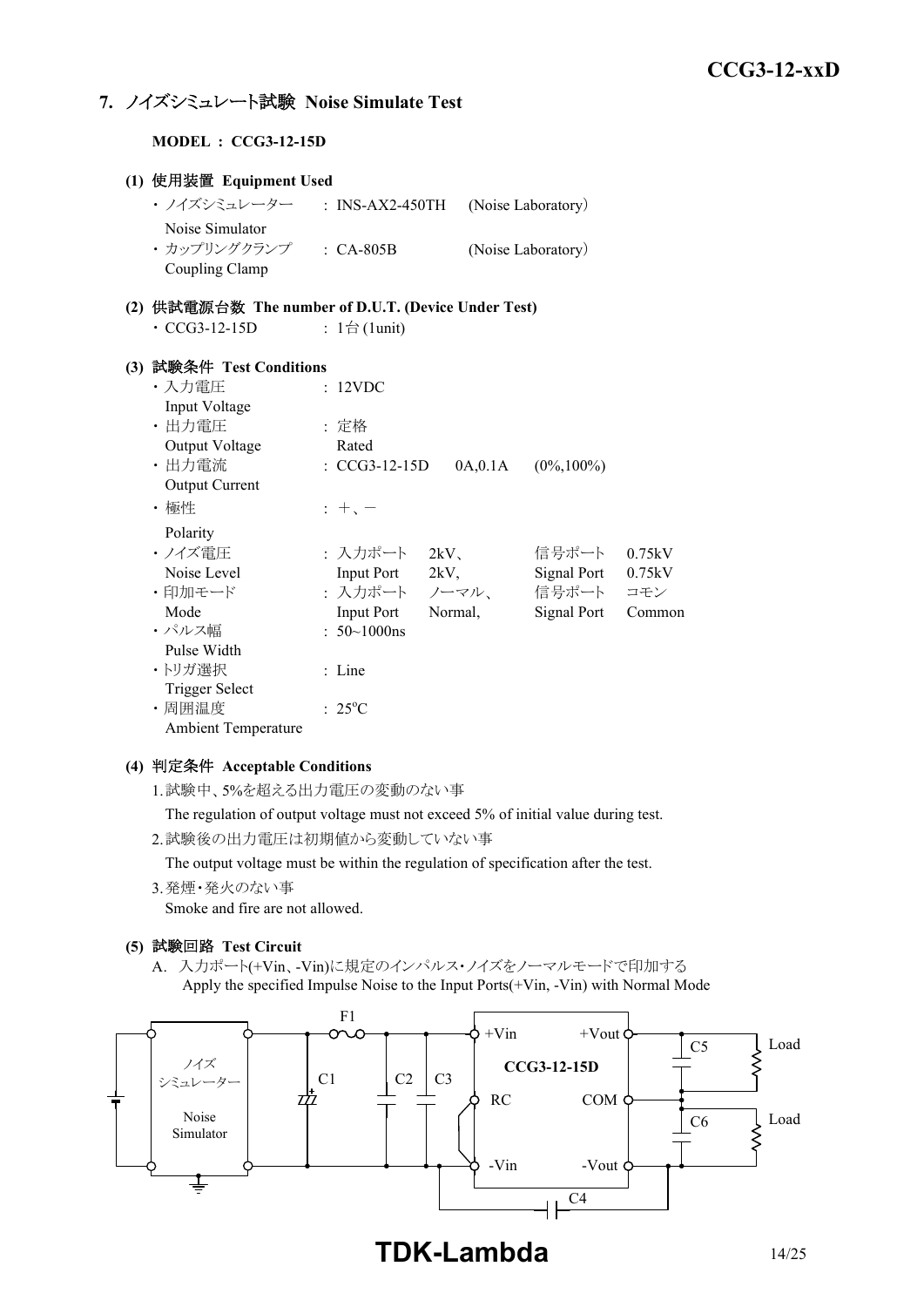*INSTRUCTION MANUAL* B. 信号ポート(RC、-Vin)に規定のインパルス・ノイズをコモンモードで印加する Apply the specified Impulse Noise to the Signal Ports(RC,-Vin) with Common Mode.



- 電解コンデンサ (C1) : 25V 100μF (ELXZ250ELL101MFB5D, Nippon Chemi-Con) Electrolytic Cap. ・ セラミックコンデンサ (C2, C3) : 25V 10μF (C3216X7R1E106K, TDK) Ceramic Cap. ・ セラミックコンデンサ (C4) : 2kV 1000pF (C4520X7R3D102K, TDK) Ceramic Cap. ・ セラミックコンデンサ (C5,C6) : 25V 10μF (C3216X7R1E106K, TDK) Ceramic Cap  $\cdot$  ヒューズ (F1) : 3.15A (DC86V11CT 3.15A, SOC) Fuse
- **(6)** 試験結果 **Test Results**

合格 **OK**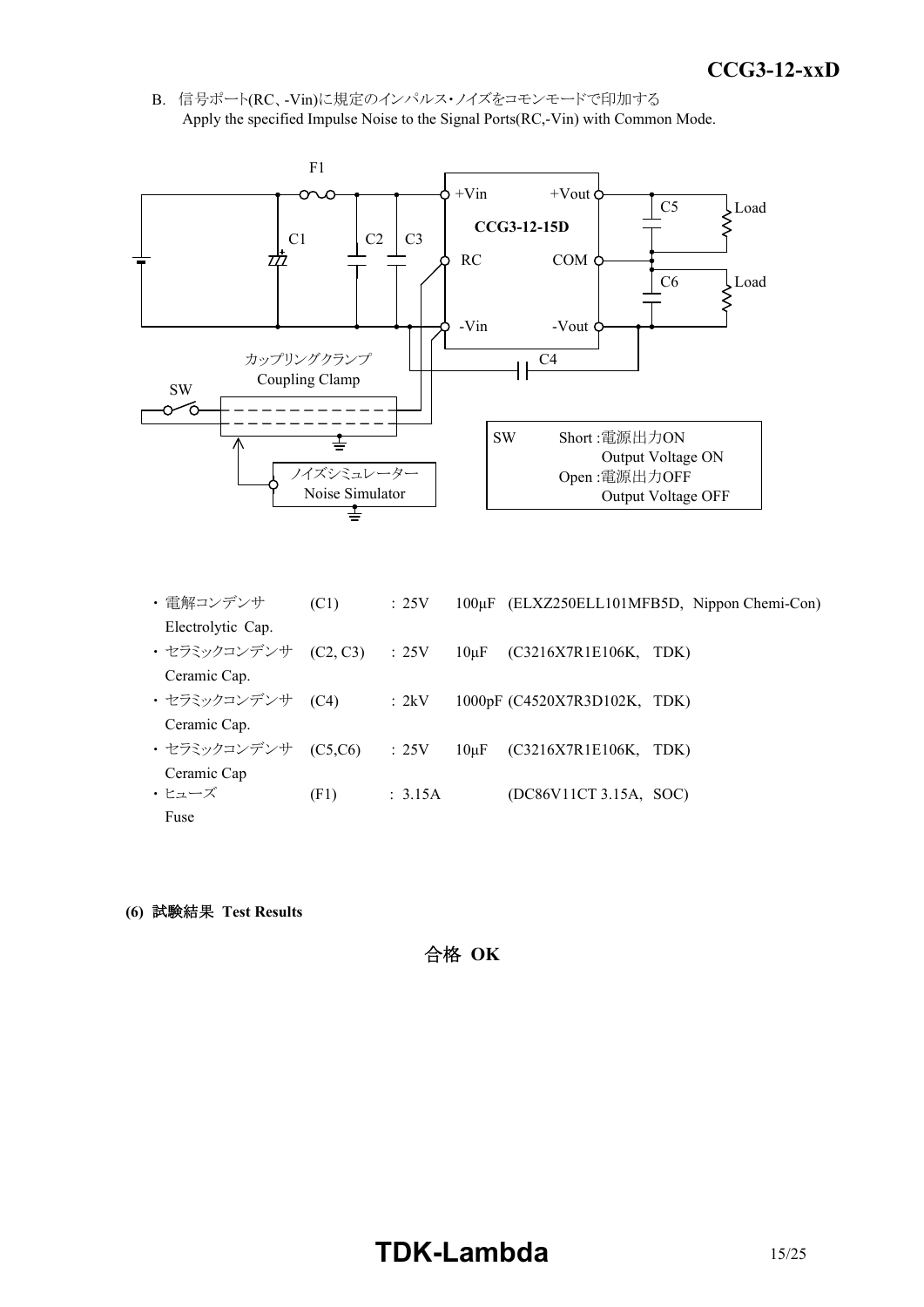### **8.** はんだ耐熱性試験 **Resistance to Soldering Heat Test**

#### **MODEL : CCG3-12-12D**

**(1) DIP Type**

#### **(1)-1** 使用装置 **Equipment Used**

・ 自動はんだ付け装置 : TLC-350XIV (SEITEC) Automatic Dip Soldering Machine

#### **(1)-2** 供試品台数 **The Number of D.U.T. (Device Under Test)**

•  $CCG3-12-12DF$  :  $1$   $\oplus$  (1unit)

#### **(1)-3** 試験条件 **Test Conditions**

| ・溶融はんだ温度                  | $\div$ 260°C. | ・予備加熱温度                 | $\therefore$ 120 <sup>o</sup> C |
|---------------------------|---------------|-------------------------|---------------------------------|
| Dip Soldering Temperature |               | Pre-heating Temperature |                                 |
| ・浸漬保持時間                   | : 12 秒間       | ・予備加熱時間                 | :60 秒間                          |
| Dip time                  | 12 seconds    | Pre-heating Time        | 60 seconds                      |

#### **(1)-4** 試験方法 **Test Method**

初期測定の後、供試体を基板にのせ、自動はんだ付装置でフラックス浸漬、予備加熱 、はんだ付けを 行う。常温常湿下に1時間放置し、出力に異常がないことを確認する。

After the initial characteristics measurement. Then fix the D.U.T. on a circuit board, transfer to flux-dipping, preheat and solder in the automatic dip soldering machine. Leave it for 1 hour at the room temperature, then check if there is no abnormal output.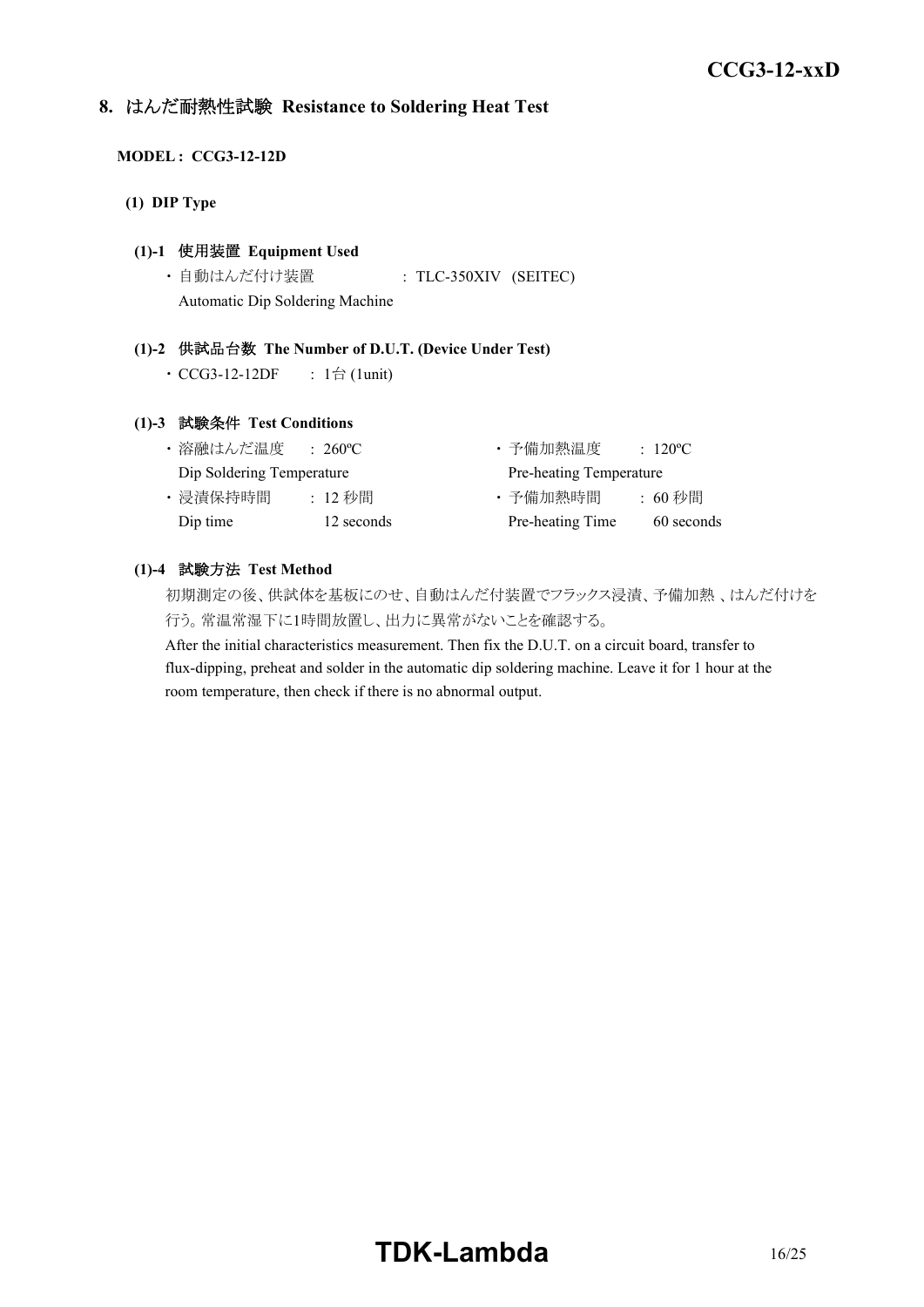#### **(1)-5** 試験結果 **Test Results**

合格 **OK**

- ・ 試験条件 Test Conditions
	- ・ 入力電圧 : 12VDC ・ 出力電流 : CCG3-12-12DF 0.13A (100%) ・ 周囲温度 : 25ºC Input Voltage Output Current Ambient Temperature

※出力電圧測定箇所 : (+Vout) – (-Vout) Measurement point of output voltage

| 測定確認項目<br>Check Item                           |               | 試験前<br><b>Before Test</b> | 試験後<br>After Test |
|------------------------------------------------|---------------|---------------------------|-------------------|
| 出力電圧<br>Output Voltage                         | V             | 24.036                    | 24.043            |
| 効率<br>Efficiency                               | $\frac{0}{0}$ | 85.00                     | 85.12             |
| 出力リップルノイズ電圧<br>Output Ripple and Noise Voltage | $mVp-p$       | 91.8                      | 93.7              |
| 入力変動<br>Line Regulation                        | mV            | 0.3                       | 0.3               |
| 負荷変動<br>Load Regulation                        | mV            | 0.3                       | 0.5               |
| 耐雷圧<br>Withstand Voltage                       |               | 異常無し<br>OK.               | 異常無し<br>OK.       |
| 外観<br>Appearance                               |               | 異常無し<br>OK.               | 異常無し<br>OK.       |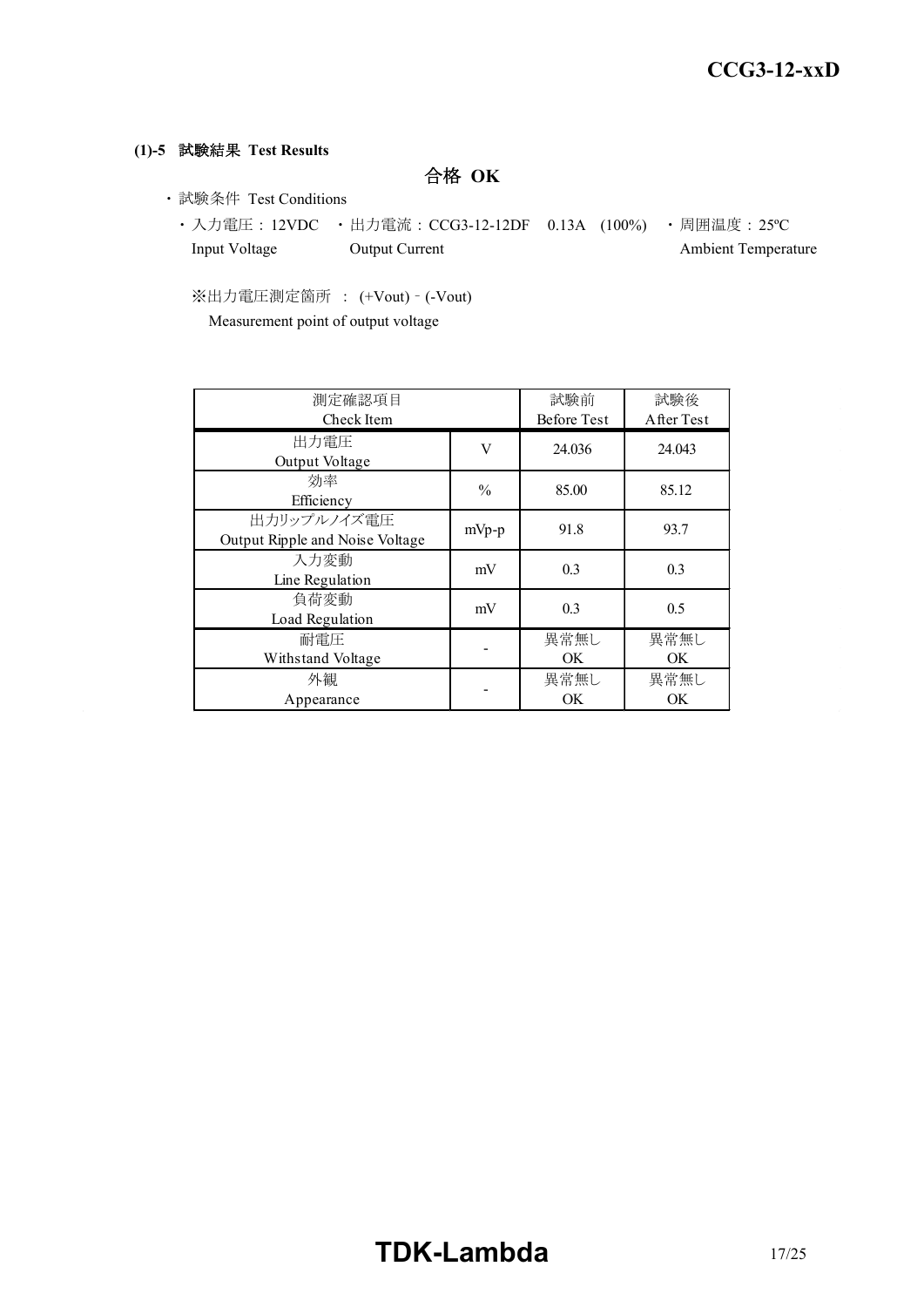#### **(2) SMD Type**

#### **(2)-1** 使用装置 **Equipment Used**

| ・リフロー炉      | : TNV-M508CR-P (タムラ製作所) |
|-------------|-------------------------|
| Reflow Oven | (TAMURA)                |

#### **(2)-2** 供試品台数 **The Number of D.U.T. (Device Under Test)**

| $\cdot$ CCG3-12-12DR |  |  | : $1 \oplus (1 \text{unit})$ |
|----------------------|--|--|------------------------------|
|----------------------|--|--|------------------------------|

#### **(2)-3** 試験条件 **Test Conditions**

| ・最大加熱温度                     | : $250^{\circ}$ C ~ $255^{\circ}$ C |                  |                     |
|-----------------------------|-------------------------------------|------------------|---------------------|
| Maximum-heating Temperature |                                     |                  |                     |
| ・本加熱温度                      | : 230°C 以上                          | ・本加熱時間           | $: 30 \pm 10$ 秒間    |
| <b>Reflow Temperature</b>   | $230^{\circ}$ C over                | Reflow Time      | $30 \pm 10$ seconds |
| ・予備加熱温度                     | : $150^{\circ}$ C ~ $180^{\circ}$ C | · 予備加熱時間         | : 90 ± 30 秒間        |
| Pre-heating Temperature     |                                     | Pre-heating Time | $90 \pm 30$ seconds |

#### **(2)-4** 試験方法 **Test Method**

初期測定の後、供試品をはんだ印刷された基板にのせ、リフロー炉で予備加熱、はんだ付けを行う。 常温常湿下に1時間放置し、出力に異常がないことを確認する。

After the initial characteristics measurement.

Then fix the D.U.T. on a solder pasted circuit board, transfer to pre-heat and solder in the reflow oven. Leave it for 1 hour at the room temperature, then check if there is no abnormal output.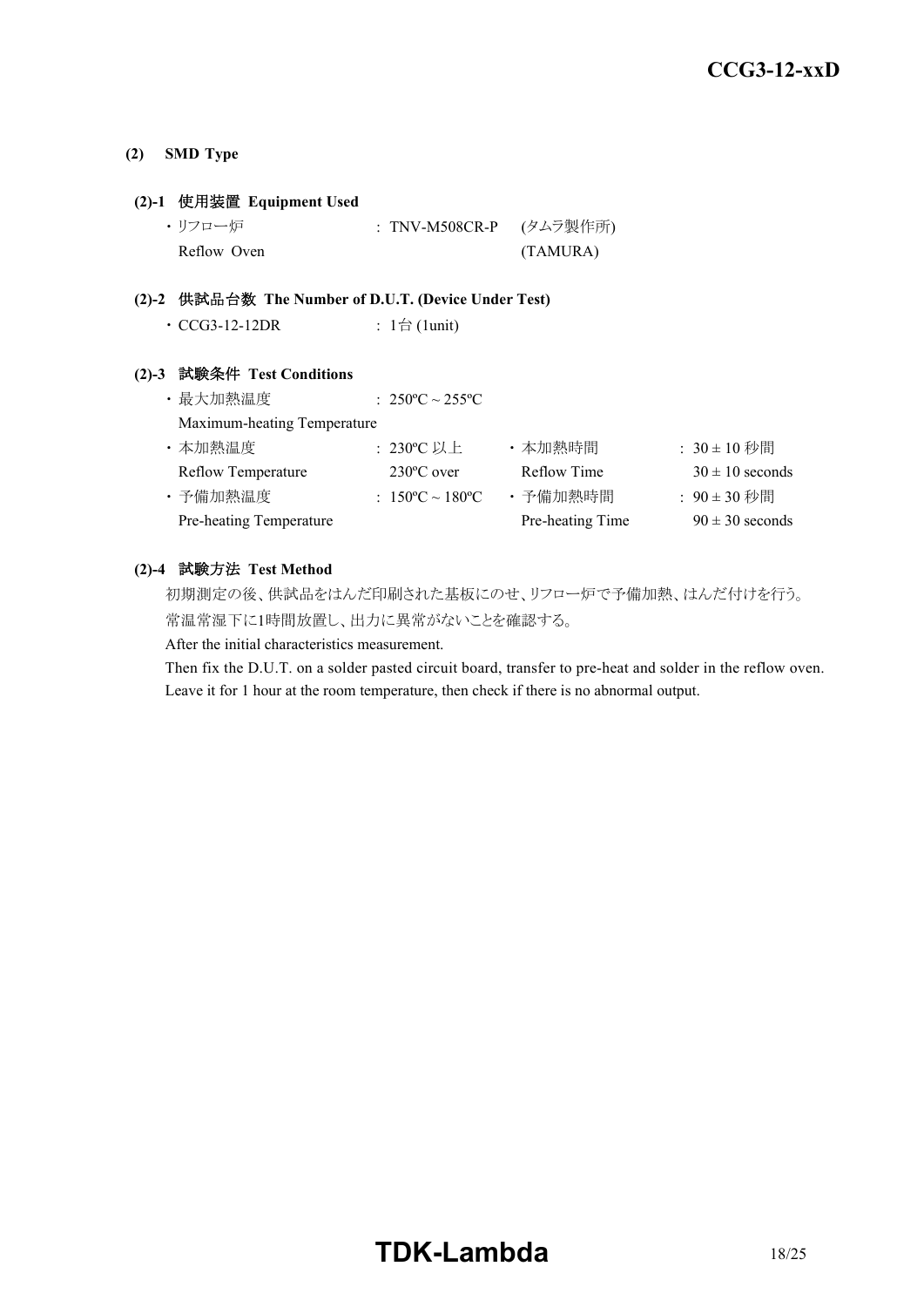#### **(2)-5** 試験結果 **Test Results**

合格 **OK**

- ・ 試験条件 Test Conditions
	- ・ 入力電圧 : 12VDC ・ 出力電流 : CCG3-12-12DR 0.13A (100%) ・ 周囲温度 : 25ºC Input Voltage Output Current Ambient Temperature

※出力電圧測定箇所 : (+Vout) – (-Vout) Measurement point of output voltage

| 測定確認項目<br>Check Item                           |               | 試験前<br><b>Before Test</b> | 試験後<br>After Test |
|------------------------------------------------|---------------|---------------------------|-------------------|
| 出力電圧<br>Output Voltage                         | V             | 23.933                    | 23.934            |
| 効率<br>Efficiency                               | $\frac{0}{0}$ | 84.74                     | 84.71             |
| 出力リップルノイズ電圧<br>Output Ripple and Noise Voltage | $mVp-p$       | 94.4                      | 96.0              |
| 入力変動<br>Line Regulation                        | mV            | 0.2                       | 0.8               |
| 負荷変動<br>Load Regulation                        | mV            | 0.2                       | 1.1               |
| 耐雷圧<br>Withstand Voltage                       |               | 異常無し<br>OK                | 異常無し<br>OK        |
| 外観<br>Appearance                               |               | 異常無し<br>OK                | 異常無し<br><b>OK</b> |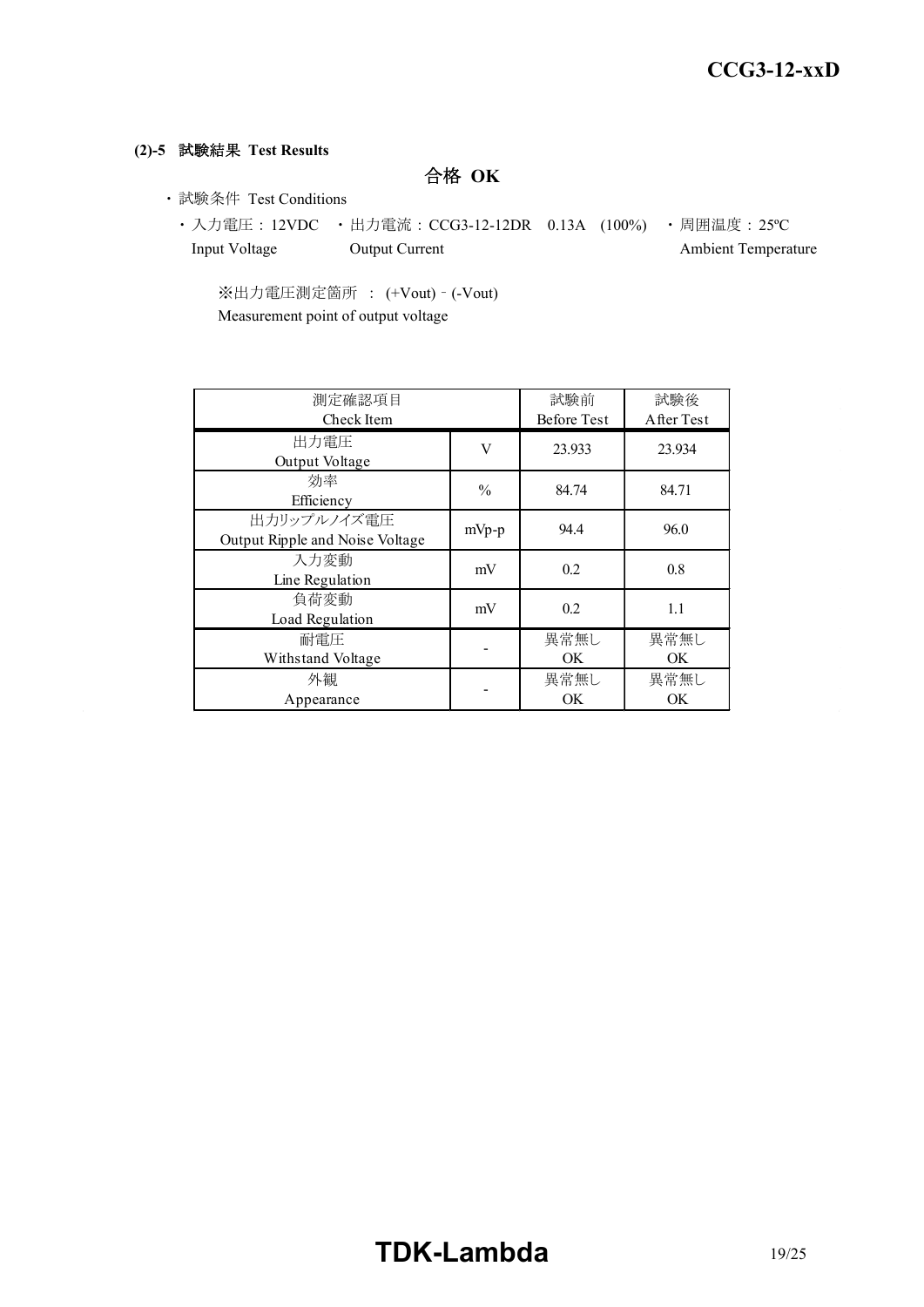#### **9.** 熱衝撃試験 **Thermal Shock Test**

**MODEL : CCG3-12-12D**

**(1)** 使用装置 **Equipment Used** ・ 冷熱衝撃装置 : ES-77LH-R (HITACHI) Thermal Shock Chamber **(2)** 供試品台数 **The Number of D.U.T. (Device Under Test)** • CCG3-12-12D : 15台 (15units) **(3)** 試験条件 **Test Conditions** ・ 電源周囲温度 : - 40ºC ⇔ 125ºC Ambient Temperature ・ 試験時間 : 30min ⇔ 30min Test Time ・ 試験サイクル : 500 サイクル Test Cycle 500 Cycles ・ 非動作 Not Operating 1cycle 30min  $-40^{\circ}$ C  $-$ 125ºC

#### **(4)** 試験方法 **Test Method**

初期測定の後、供試品を試験槽に入れ、上記サイクルで試験を行う。500サイクル後に、供試品を 常温常湿下に1時間放置し、出力に異常がない事を確認する。

30min

After the initial characteristics measurement. Then put the D.U.T. in testing chamber, and test it according to the above cycle. 500 cycles later, leave it for 1 hour at the room temperature, then check if there is no abnormal output.

**(5)** 試験結果 **Test Results**

合格 **OK**

- ・ 試験条件 Test Conditions
	- ・ 入力電圧 : 12VDC ・ 出力電流 : CCG3-12-12D 0.13A (100%) ・ 周囲温度 : 25ºC Input Voltage Output Current Ambient Temperature

※出力電圧測定箇所 : (+Vout) – (-Vout) Measurement point of output voltage

測定データは次項に示す。

See next page for measuring data.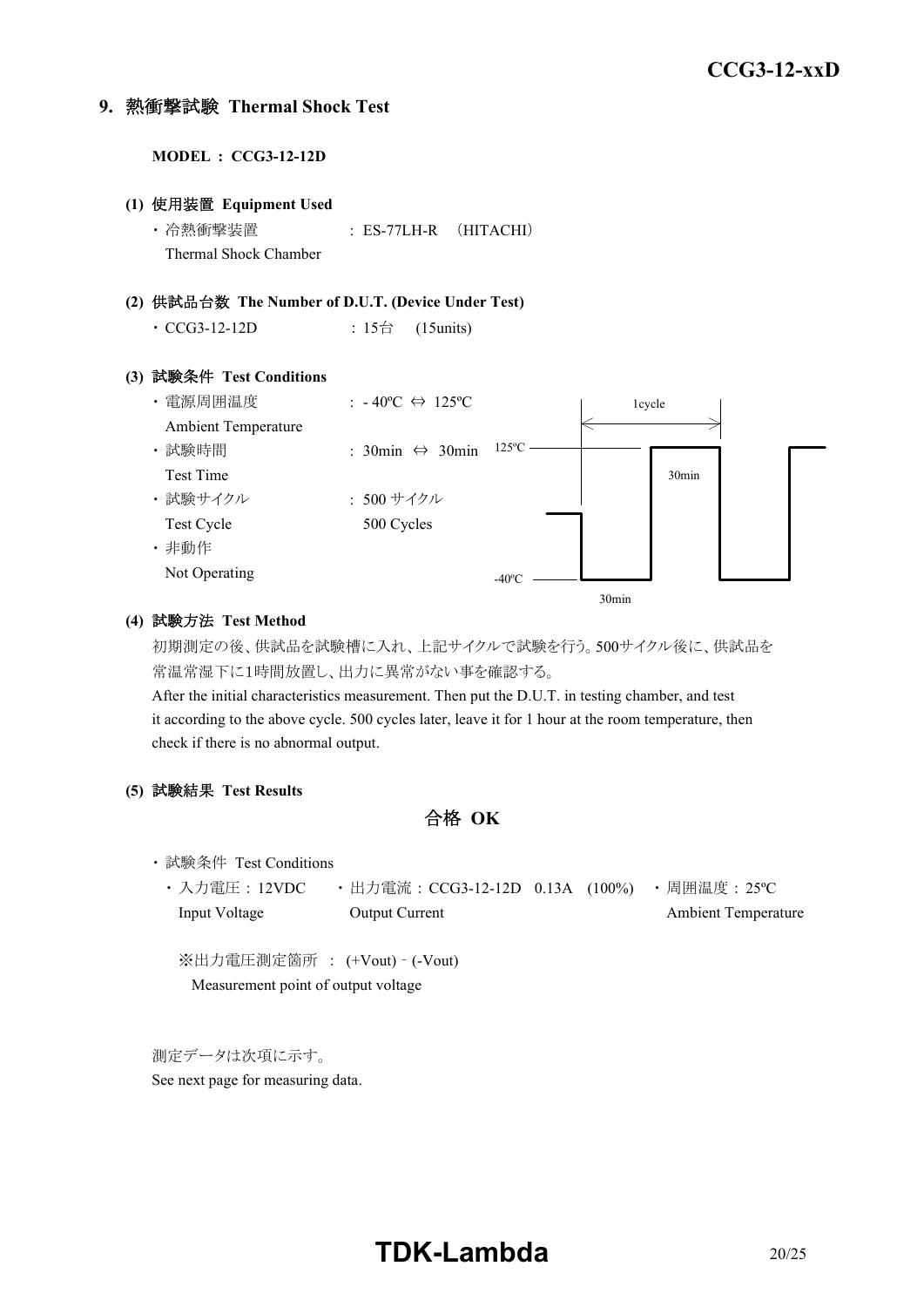

**TDK-Lambda** 21/25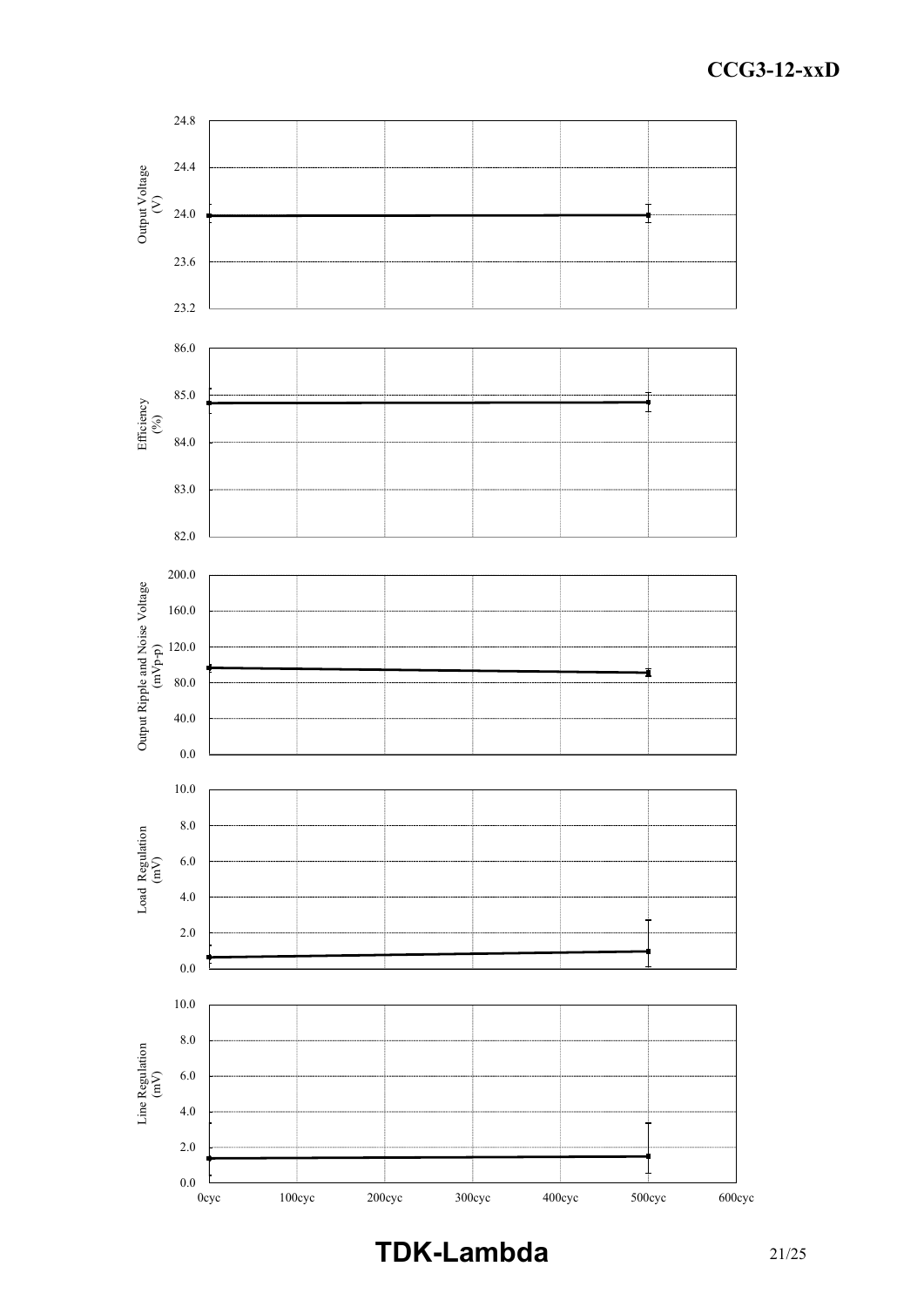#### *INSTRUCTION MANUAL* **10.** 高温加湿通電試験 **High Temperature and High Humidity Bias Test**

**MODEL : CCG3-12-12D**

#### **(1)** 使用装置 **Equipment Used**

・ 恒温恒湿槽 : PR-1KH (ESPEC) TEMP.&HUMID. CHAMBER

#### **(2)** 供試品台数 **The Number of D.U.T. (Device Under Test)**

• CCG3-12-12D : 15台 (15units)

#### **(3)** 試験条件 **Test Conditions**



#### **(4)** 試験方法 **Test Method**

初期測定の後、供試体を試験槽に入れ、槽の温度を室温(25ºC)から周囲温度が規定温度(85ºC) になるまで徐々に上げる。 供試体を規定の条件にて500時間試験を行い、常温常湿下に1時間放置 した後、出力に異常がない事を確認する。

After the initial characteristics measurement. Then put the D.U.T. in testing chamber, and the ambient temperature is gradually increased from 25ºC to 85ºC. Test the D.U.T for 500 hours according to above conditions and leave D.U.T. for 1 hour at the room temperature, then check if there is no abnormal output.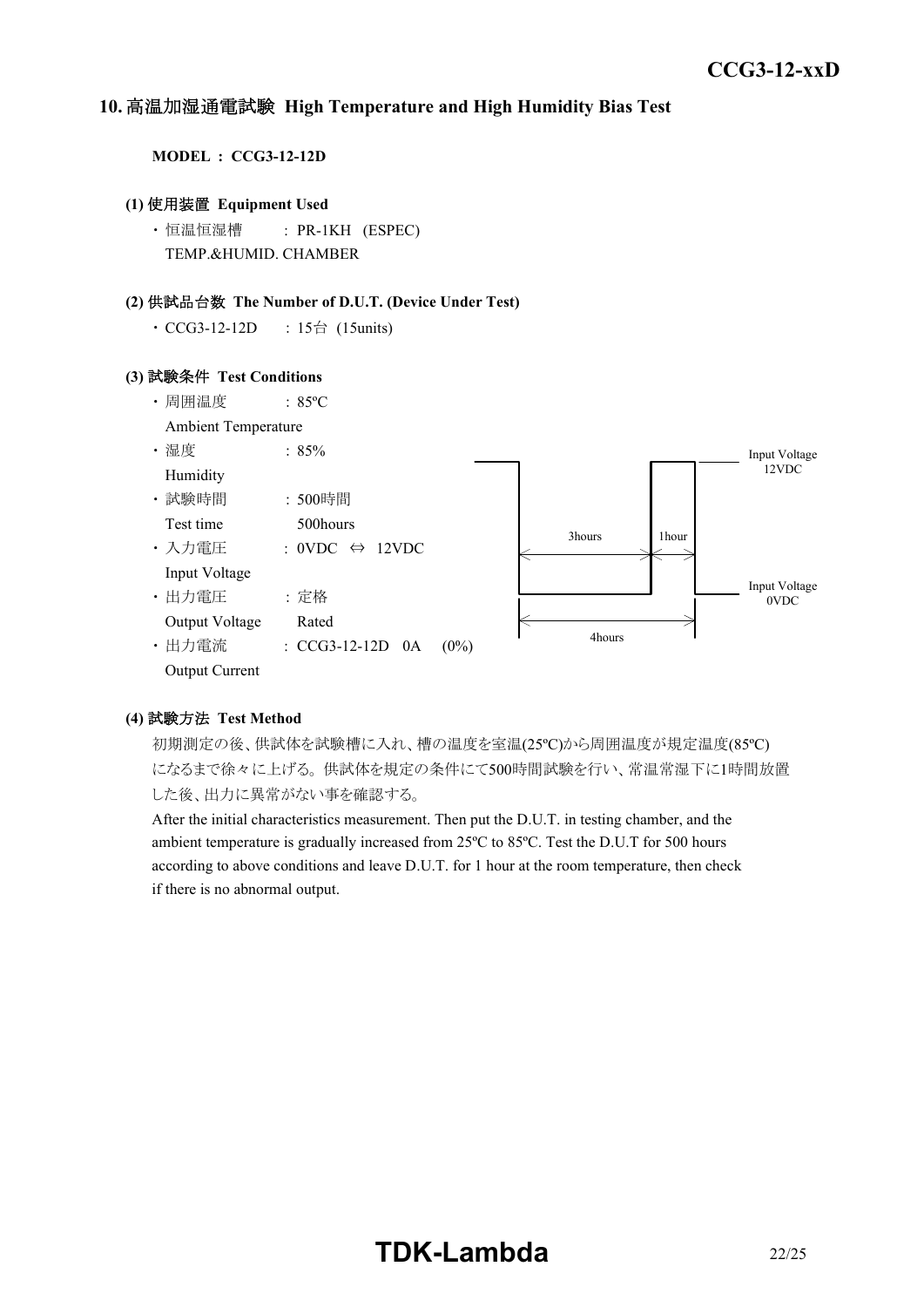#### **(5)** 試験結果 **Test Results**

合格 **OK**

- ・ 試験条件 Test Conditions
	- 入力電圧: 12VDC 出力電流: CCG3-12-12D 0.13A (100%) 周囲温度: 25℃ Input Voltage **Output Current** Current Ambient Temperature

※出力電圧測定箇所 : (+Vout) – ( -Vout) Measurement point of output voltage

| 測定確認項目<br>Check Item                           |               | 試験前<br><b>Before Test</b> | 試験後<br>After Test |
|------------------------------------------------|---------------|---------------------------|-------------------|
| 出力電圧<br>Output Voltage                         | V             | 24.021                    | 24.022            |
| 効率<br>Efficiency                               | $\frac{0}{0}$ | 84.79                     | 84.81             |
| 出力リップルノイズ電圧<br>Output Ripple and Noise Voltage | $mVp-p$       | 91.7                      | 100.0             |
| 入力変動<br>Line Regulation                        | mV            | 0.4                       | 1.4               |
| 負荷変動<br>Load Regulation                        | mV            | 0.2                       | 1.0               |
| 耐雷圧<br>Withstand Voltage                       |               | 異常無し<br><b>OK</b>         | 異常無し<br>OK.       |
| 外観<br>Appearance                               |               | 異常無し<br>OK.               | 異常無し<br>OK        |

上記は代表サンプルの測定結果です。他サンプルもほぼ同等の結果です。

The above data is the result of the representative sample.

Other samples have almost the same results.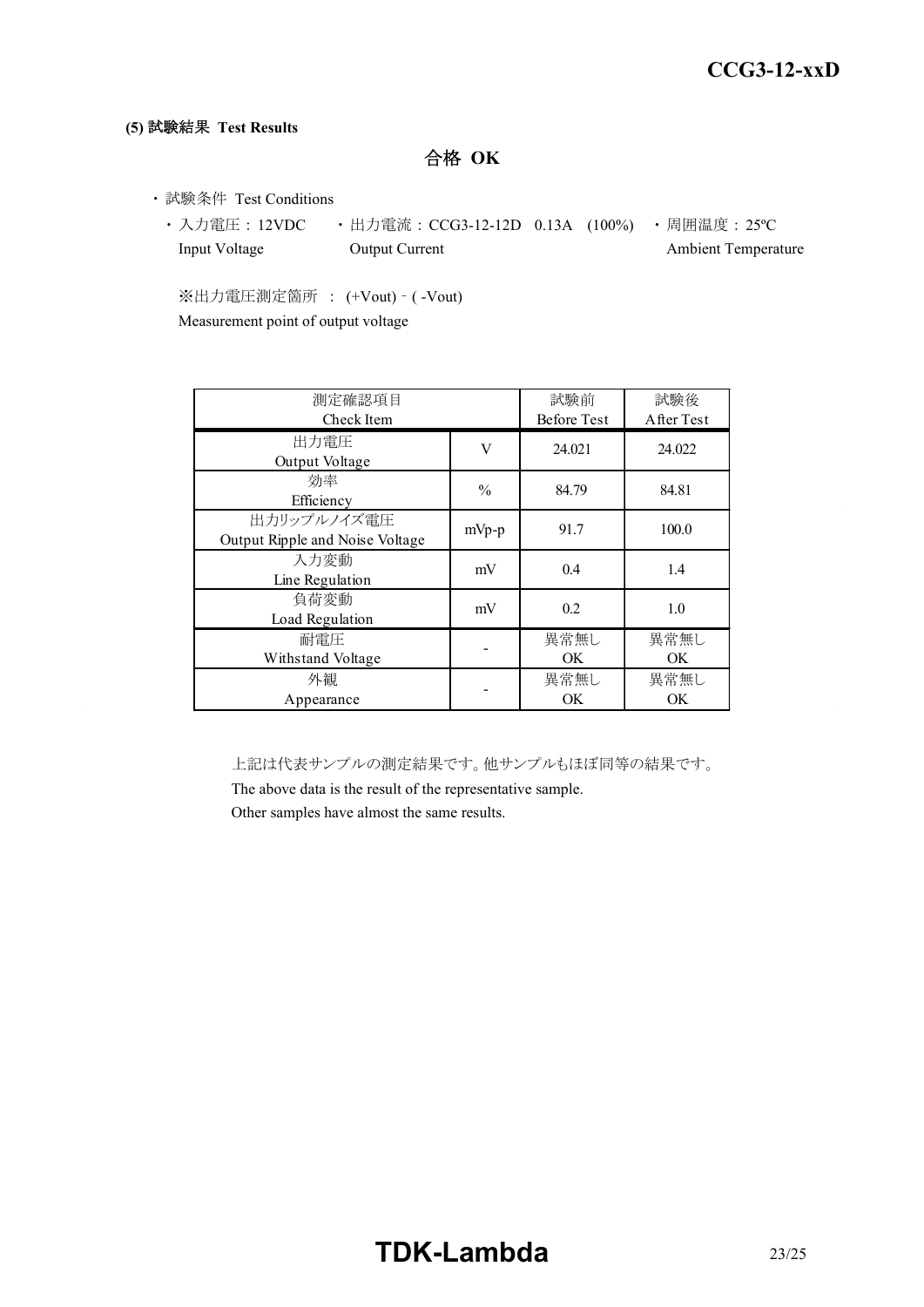#### **11.** 高温連続通電試験 **High Temperature Bias Test**

**MODEL : CCG3-12-12D**

#### **(1)** 使用装置 **Equipment Used**

・ 恒温槽 : PSL-2KPH (ESPEC) THERMAL CHAMBER

#### **(2)** 供試品台数 **The Number of D.U.T. (Device Under Test)**

• CCG3-12-12D : 15台 (15units)

#### **(3)** 試験条件 **Test Conditions**

- ・ 周囲温度 : 85ºC
- Ambient Temperature
- ・ 試験時間 : 2000時間 Test time 2000 hours
- ・ 入力電圧 : 12VDC
- Input Voltage
- ・ 出力電圧 : 定格 Output Voltage Rated
- ・ 出力電流 : CCG3-12-12D 0.13A (100%)
- Output Current

#### **(4)** 試験方法 **Test Method**

初期測定の後、供試体を試験槽に入れ、槽の温度を室温(25ºC)から周囲温度が規定温度(85ºC) になるまで徐々に上げる。 供試体を規定の条件にて2000時間試験を行い、常温常湿下に1時間放置 した後、出力に異常がない事を確認する。

After the initial characteristics measurement. Then fix the D.U.T. in testing chamber, and the ambient temperature is gradually increased from 25ºC to 85ºC. Test the D.U.T for 2000 hours according to above conditions and leave D.U.T. for 1 hour at the room temperature, then check if there is no abnormal output.